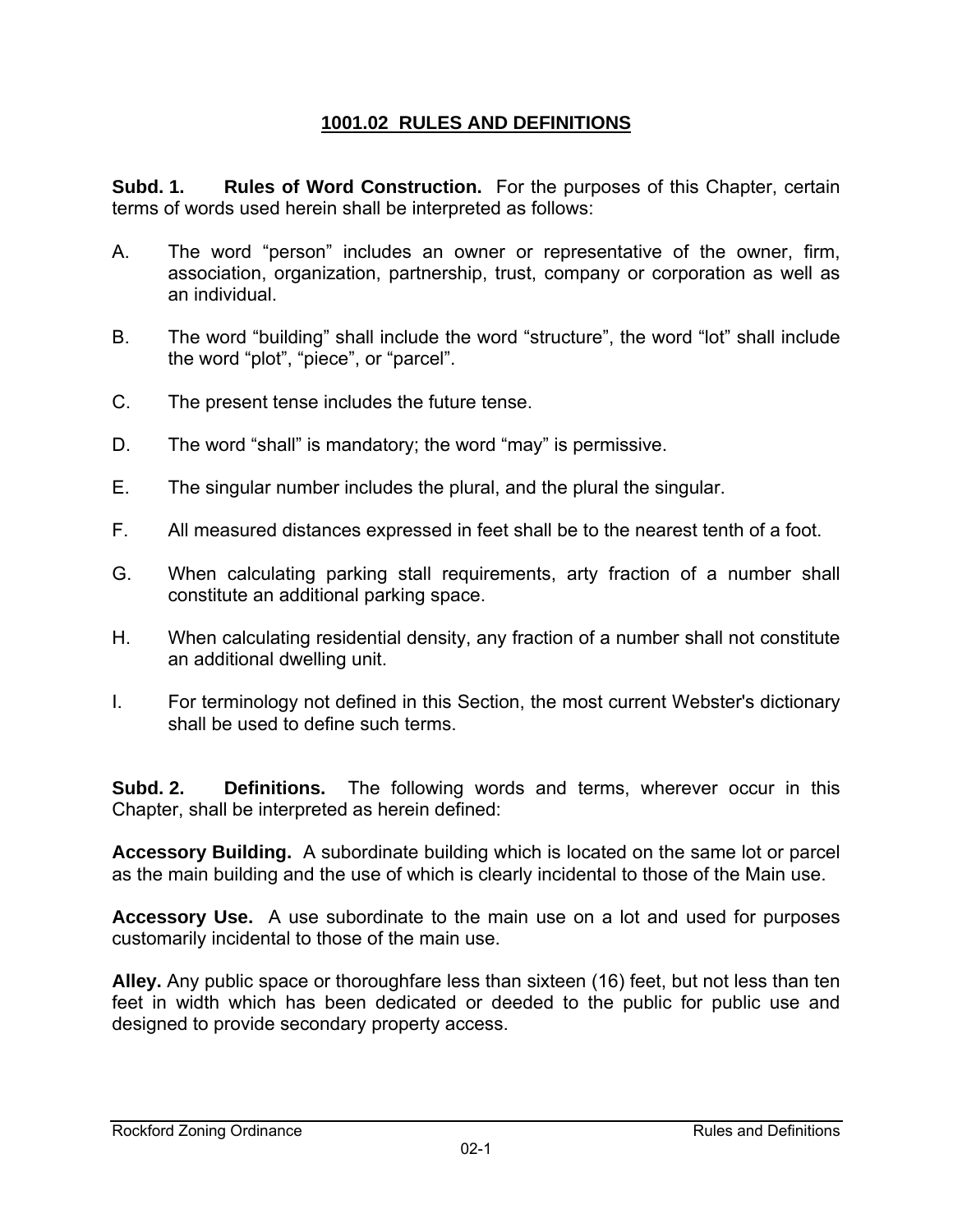**Allowable Use.** A use which may be lawfully established in a particular district provided it conforms with all requirements, regulations, and performance standards of said district.

**Antenna.** Commercial, public, or private broadcasting towers exceeding 100% (or two times) of the district height limitations.

**Apartment.** A portion of a building consisting of a room or suite of rooms which is designed for, intended for, or used as a residence by a single family or an individual, and is equipped with cooking facilities. Includes dwelling unit and efficiency unit.

**Apartment Building.** Three (3) or more dwelling units or apartments grouped in one building, with each unit sharing a common area for ingress and egress.

**Automobile Laundry (Car Wash).** A building, or portion thereof, containing facilities for washing two or more automobiles, using mechanical devices.

**Automobile Repair - Major.** General repair, rebuilding or reconditioning engines, motor vehicles or trailers; collision service, including body, frame or fender straightening or repair; overall painting or paint job; vehicle steam cleaning.

**Automobile Repair-Minor.** Installation, including cellular telephones, audio systems, and minor repairs, upholstering, replacement of parts (tires, glass, etc.) and minor motor services to passenger automobiles and trucks not exceeding twelve thousand (12,000) pounds gross weight, but not including any operation specified under "Automobile Repair-Major".

**Automobile Wrecking.** The dismantling or wrecking of used motor vehicles or trailers, or the storage, sale, or dumping of dismantled, partially dismantled, or wrecked vehicles or their parts. (See Junk Yard)

**Basement.** That portion of a building between floor and ceiling, which is partly below and partly above grade (as defined in this section).

**Buffer.** The use of land, topography, difference in elevation, space, fences or landscape plantings to screen or partially screen a use or property from the vision of another use or property.

**Buildable Area.** The space remaining on a lot after the minimum setback and open space requirements of this Chapter have been met and excluding easements.

**Building.** Any structure having a roof and built for the support, shelter or enclosure of persons, animals, chattel or movable property of any kind, and includes any structure.

**Building Height.** The vertical distance above a reference datum measured to the highest point of the coping of a flat roof or to the deck line of a mansard roof or to the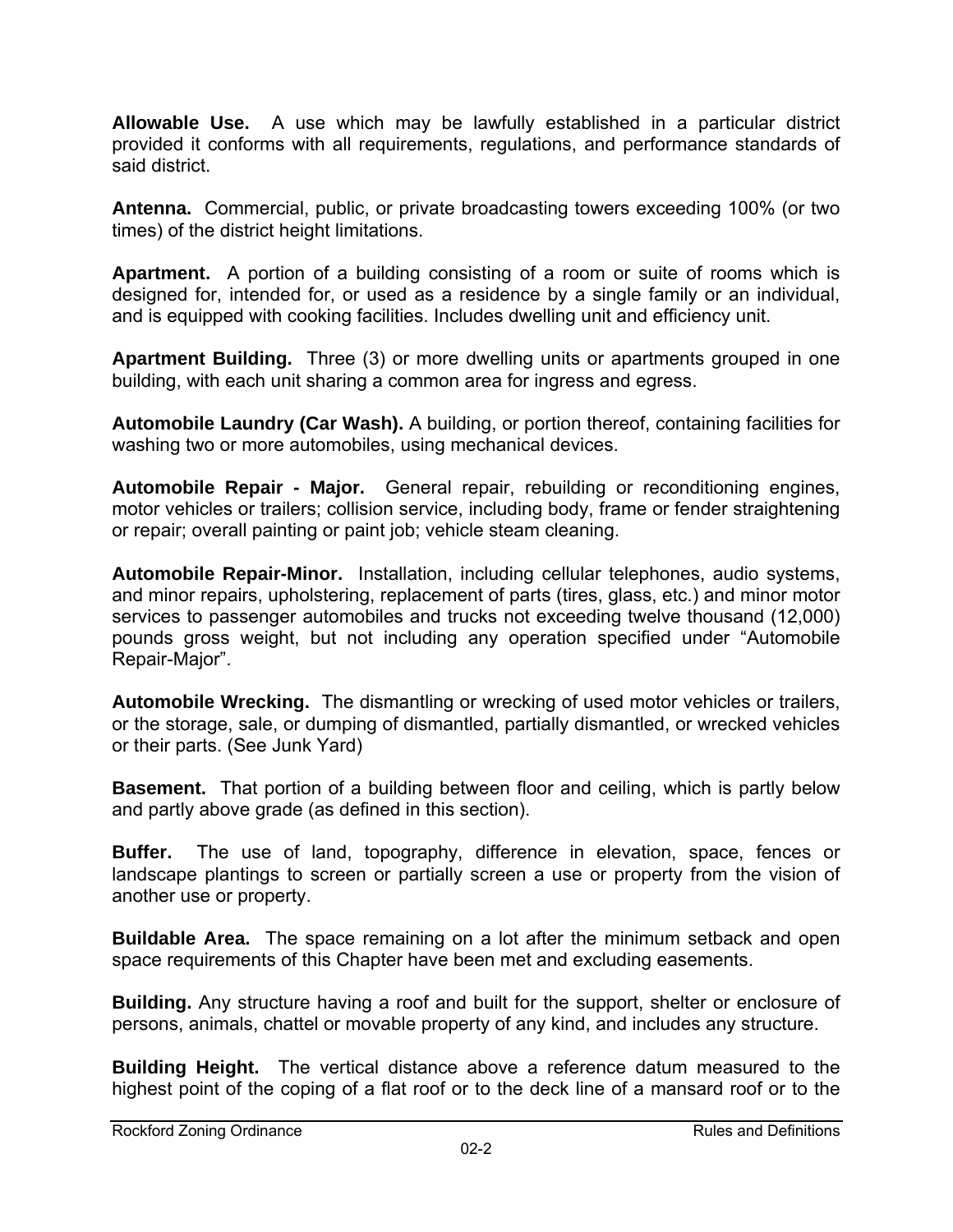average height of the highest gable of a pitched or hipped roof. The reference datum shall be selected by either of the following, whichever yields a greater height of building:

- a. The elevation of the highest adjoining sidewalk or ground surface within a five (5) foot horizontal distance of the exterior wall of the building when such sidewalk or ground surface is not more than ten (10) feet above lowest grade.
- b. An elevation ten (10) feet higher than the lowest grade when the sidewalk or ground surface described in Item a above is more than ten (10) feet above lowest grade.

The height of a stepped or terraced building is the maximum height of any segment of the building.

**Building Line.** An imaginary line separating buildable area and required yards.

**Building Line Setback.** The minimum horizontal distance between the building and the lot line.

**Cellar.** That portion of a building between floor and ceiling which is wholly or partly below grade and so located that the vertical distance from grade to the floor below is equal to or greater than the vertical distance from grade to ceiling.

**Cemetery.** A site or property set apart for the burial or interment of the dead.

**Church.** A building wherein people regularly assemble for religious worship and which is maintained and controlled by a religious body organized to sustain public worship.

**Comprehensive Plan.** A comprehensive plan prepared and approved by the City, including a compilation of policy statements, goals, standards, fiscal guidelines, and maps indicating the general locations recommended for the various functional classes of land use, places and structures, and for the general physical development of the City, including any unit or part of such plan separately adopted and any amendment to such plan or parts thereof.

**Concept Plan.** A report in map and text form submitted as the first phase of a Planned Unit Development (PUD) proposal, depicting the location, general purpose, general type of land use and circulation patterns, primary relationships between site elements and between the proposed development and surrounding development, proposed general schedule of development, and information on the developer.

**Condominium.** A multiple dwelling or development containing individually owned dwelling units and jointly owned and shared areas and facilities, which dwelling or development is subject to the provisions of the Minnesota Condominium Law, Minnesota Statutes, Section 515.A.1-101 to 515.A.4-115.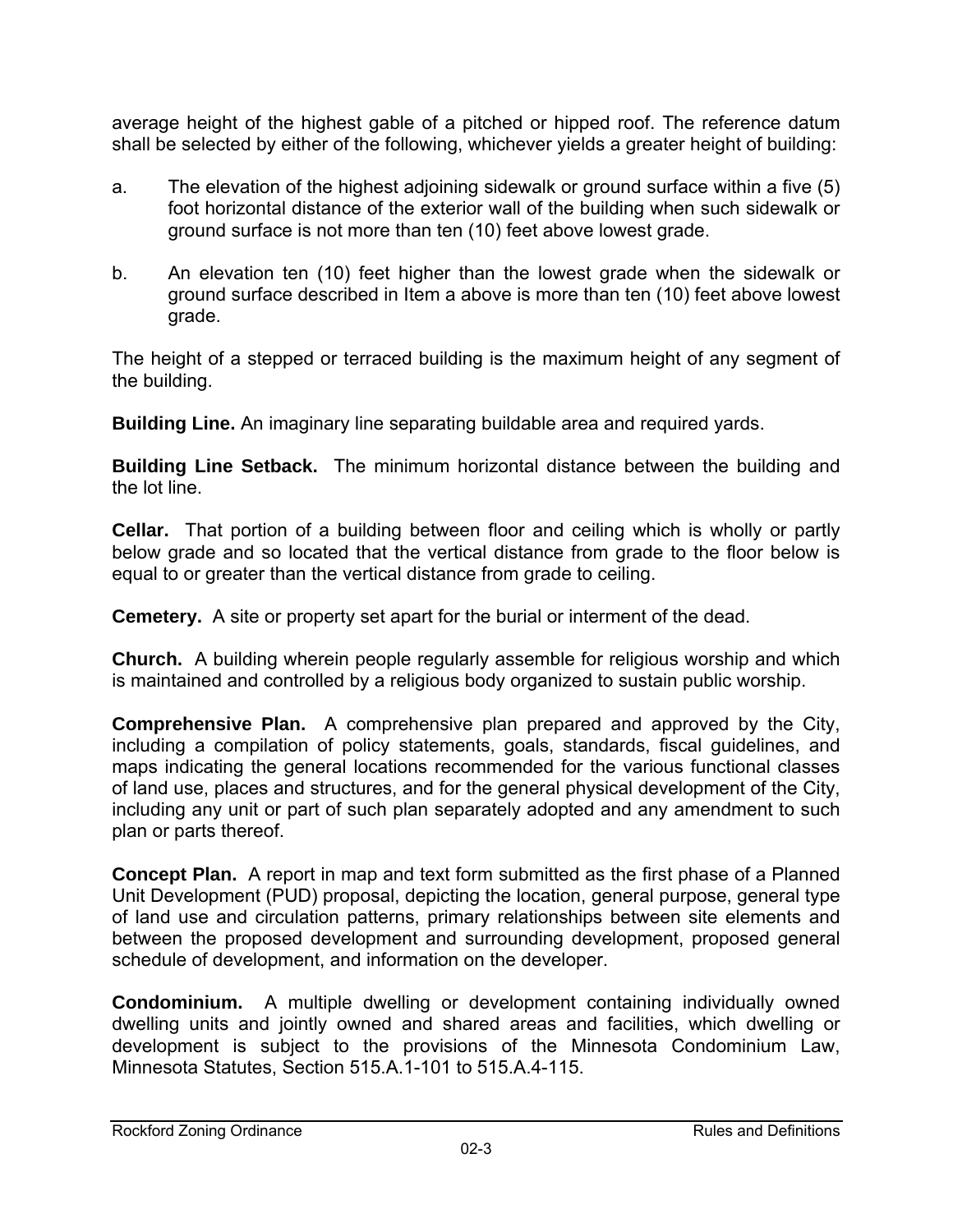**Day Care Facility.** Any facility licensed by the State Department of Public Welfare, public or private, which for gain or otherwise regularly provides one or more persons with care, training, supervision, habilitation, rehabilitation or developmental guidance on a regular basis, for periods of less than twenty-four (24) hours per day, in a place other than the person's own home. Day care facilities include but are not limited to: family day care homes, group family day care homes, day care centers, day nurseries, nursery schools, day-time activity centers, day treatment programs and day services, as defined by Minnesota State Statutes, Section 245. 782.5.

**Density, Residential.** A number expressing the relationship of the number of dwellings to an acre of land as established in the Comprehensive Plan.

**District.** Sections of the City for which the regulations governing the height, area, use of building and premises are the same.

**Dog Kennel.** Any premises where three or more dogs, over six months of age, are owned, boarded, bred, or offered for sale.

**Dwelling.** A building or portion thereof, designated exclusively for residential occupancy, including one-family, two-family, and multiple family dwellings, but not including hotels, motels, boarding houses, or manufactured housing.

**Dwelling, Multiple (Apartment).** A building designed with three (3) or more dwelling units exclusively for occupancy by three (3) or more families living independently of each other, but sharing hallways and main entrances and exits. A two-family dwelling (duplex) with a separate rooming unit(s) shall be considered and classified as a multiple family dwelling.

**Dwelling, Single-Family.** A dwelling unit designed exclusively for occupancy by one (1) family.

- a. Attached: A dwelling which is joined to another at one or more sides by a party wall.
- b. Detached: A dwelling unit not attached to another dwelling or structure or is entirely surrounding by open space.

**Dwelling, Two-Family.** A residence designed for or occupied by two (2) families only, with separate housekeeping and cooking facilities for each. A two-family dwelling (duplex) with a separate rooming unit(s) shall be considered and classified as a multifamily dwelling.

- a. Double Bungalow: A two-family dwelling with two (2) units side-by-side.
- b. Duplex: A two-family dwelling unit with one (1) unit above the other.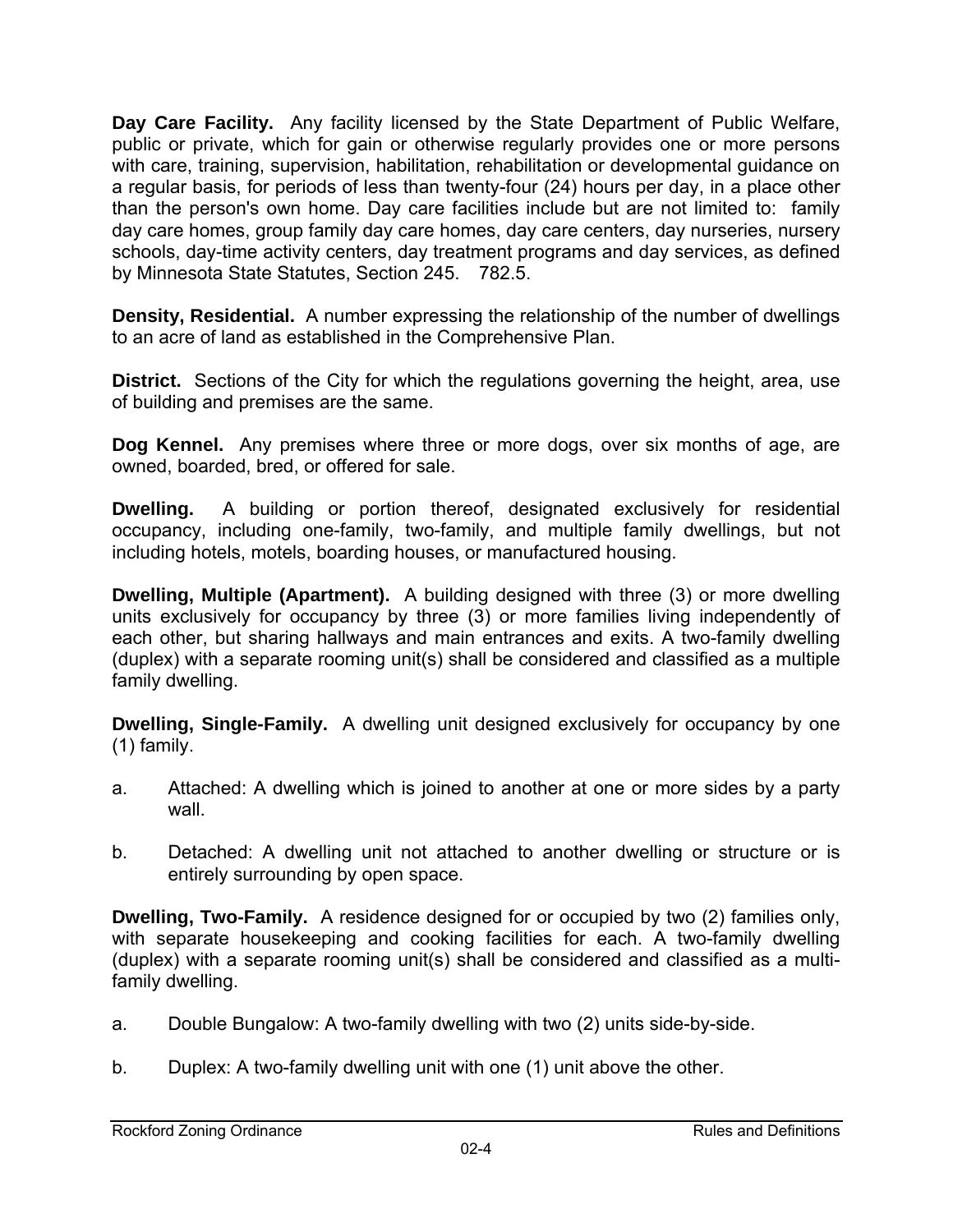**Dwelling Site.** A designated location for residential use by one or more persons using temporary or movable shelter, including camping and recreational vehicle sites.

**Dwelling Unit.** A residential building or portion thereof intended for occupancy by one (1) or more persons with facilities for living, sleeping, cooking and eating, but not including hotels, motels, nursing homes, seasonal cabins, boarding or rooming houses, resorts, tourist homes, or trailers.

**Dwelling Unit Occupancy.** Occupancy of a dwelling unit for the purpose of enforcing provisions of this Chapter shall be limited by restrictions as included in the definition of family in this Section.

**Dwelling Unit, Temporary.** A residence allowed for a specific time which is intended for occupancy by one (1) or more persons with facilities for living, sleeping, cooking and eating. Temporary dwelling units shall not include garages, tents, or accessory buildings.

**Essential Services.** Overhead or underground electrical, gas, steam or water transmission or distribution systems, collection, communication, supply or disposal systems used by public utilities or governmental departments or commissions or as are required for the protection of the public health, safety, or general welfare, including towers, poles, wires, substations, mains, drains, sewers, pipes, conduits, cables, reservoirs, wells, elevated tanks, fire alarm boxes, police call boxes, and other similar equipment and accessories in connection therewith, but not including buildings, except those buildings that are an integral part of the essential service.

**Family.** An individual or two (2) or more persons related by blood, marriage, adoption or a group of not more than five (5) persons who need not be related by blood or marriage living together in a dwelling unit.

**Fence.** Any partition, structure, wall, or gate erected as a dividing marker, barrier, or enclosure and located along the boundary or within the required lot area.

# **Flood Related.**

- a. Accessory Use or Structure. A use or structure on the same lot with, and of a nature customarily incidental and subordinate to, the principal use or structure.
- b. Basement. Any area of a structure, including crawl spaces, having its floor or base sub-grade (belowground level) on all four sides, regardless of the depth of excavation below ground level.
- c. Conditional Use. A specific type of structure or land use listed in the official control that may be allowed but only after an in-depth review procedure and with appropriate conditions or restrictions as provided in the official zoning controls or building codes and upon finding that: (1) Certain conditions as detailed in the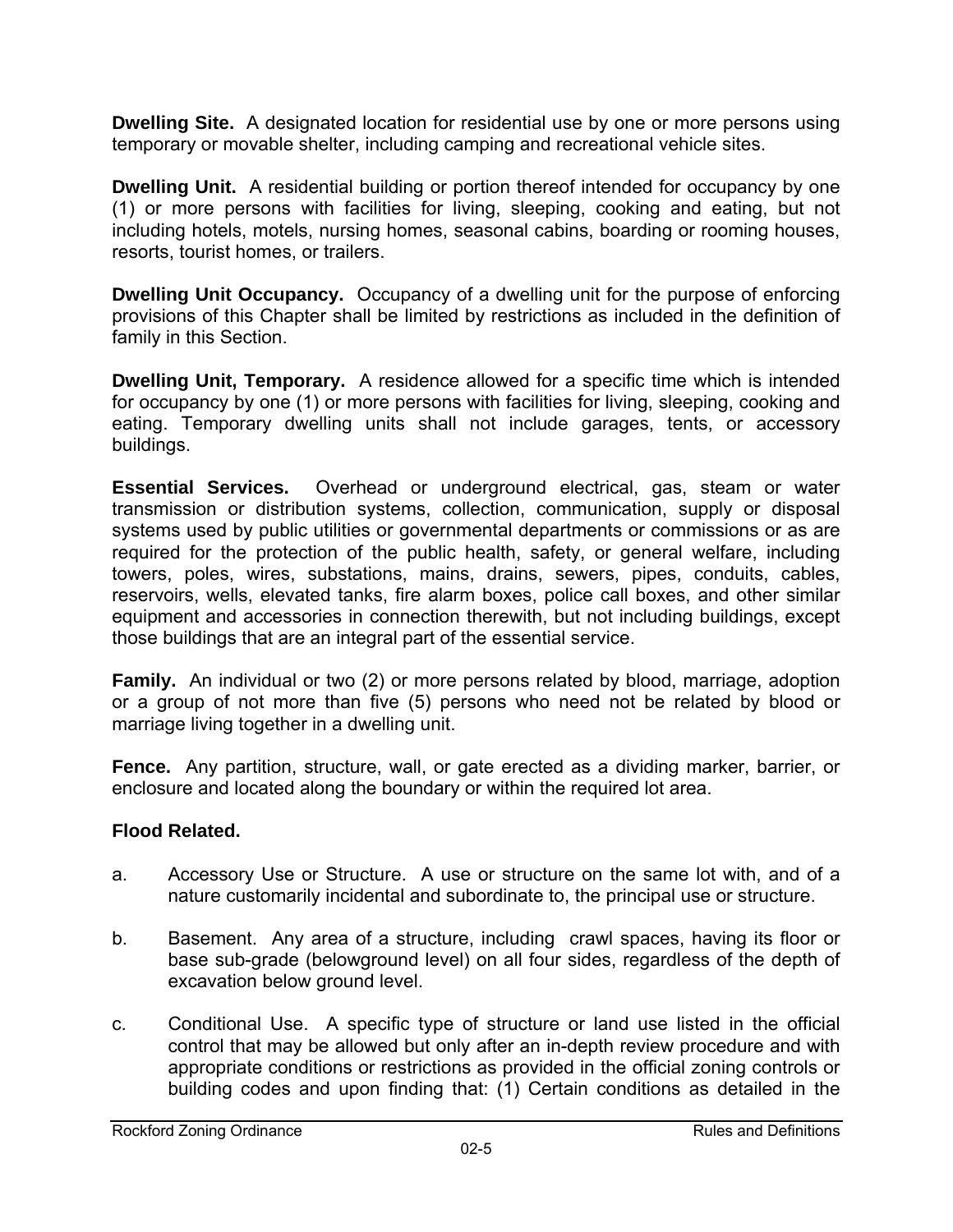Zoning Ordinance exist and (2) the structure and/or land use conform to the comprehensive land use plan if one exists and are compatible with the existing neighborhood.

- d. Equal Degree of Encroachment. A method of determining the location of floodway boundaries so that flood plain lands on both sides of a stream are capable of conveying a proportionate share of flood flows.
- e. Flood. A temporary increase in the flow or stage of a stream or in the stage of a wetland or lake that results in the inundation of normally dry areas.
- f. Flood Frequency. The frequency for which it is expected that a specific flood stage or discharge may be equaled or exceeded.
- g. Flood Fringe. That portion of the flood plain outside of the floodway. Flood fringe is synonymous with the term "floodway fringe" used in the Flood Insurance Study for the City.
- h. Flood Plain. The beds proper and the areas adjoining a wetland, watercourse or lake which have been or hereafter maybe covered by the regional flood.
- i. Flood-Proofing. A combination of structural provisions, adjustments or changes to properties and structures subject to flooding, primarily for the reduction or elimination of flood damages.
- j. Floodway. The bed of a wetland or lake and the channel of a watercourse and those portions of the adjoining flood plain which are reasonably required to carry or store the regional flood discharge.
- k. Obstruction. Any dam, wall, wharf, embankment, levee, dike, pile, abutment, projection, excavation, channel modification, culvert, building, wire, fence, stockpile, refuse, fill, structure, or matter in, along, across, or projecting into any channel, watercourse or regulatory flood plain which may impede, retard, or change the direction of the flow of water, either in itself or by catching or collecting debris carried by such water.
- l. Principal Use or Structure. Means all uses or structures that are not accessory uses or structures.
- m. Reach. A hydraulic engineering term to describe a longitudinal segment of a stream or river influence by a natural or man-made obstruction. In an urban area, the segment or a stream or river between two consecutive bridge crossings would most typically constitute a reach.
- n. Regional Flood. A flood which is representative of large floods known to have occurred generally in Minnesota and reasonably characteristic of what can be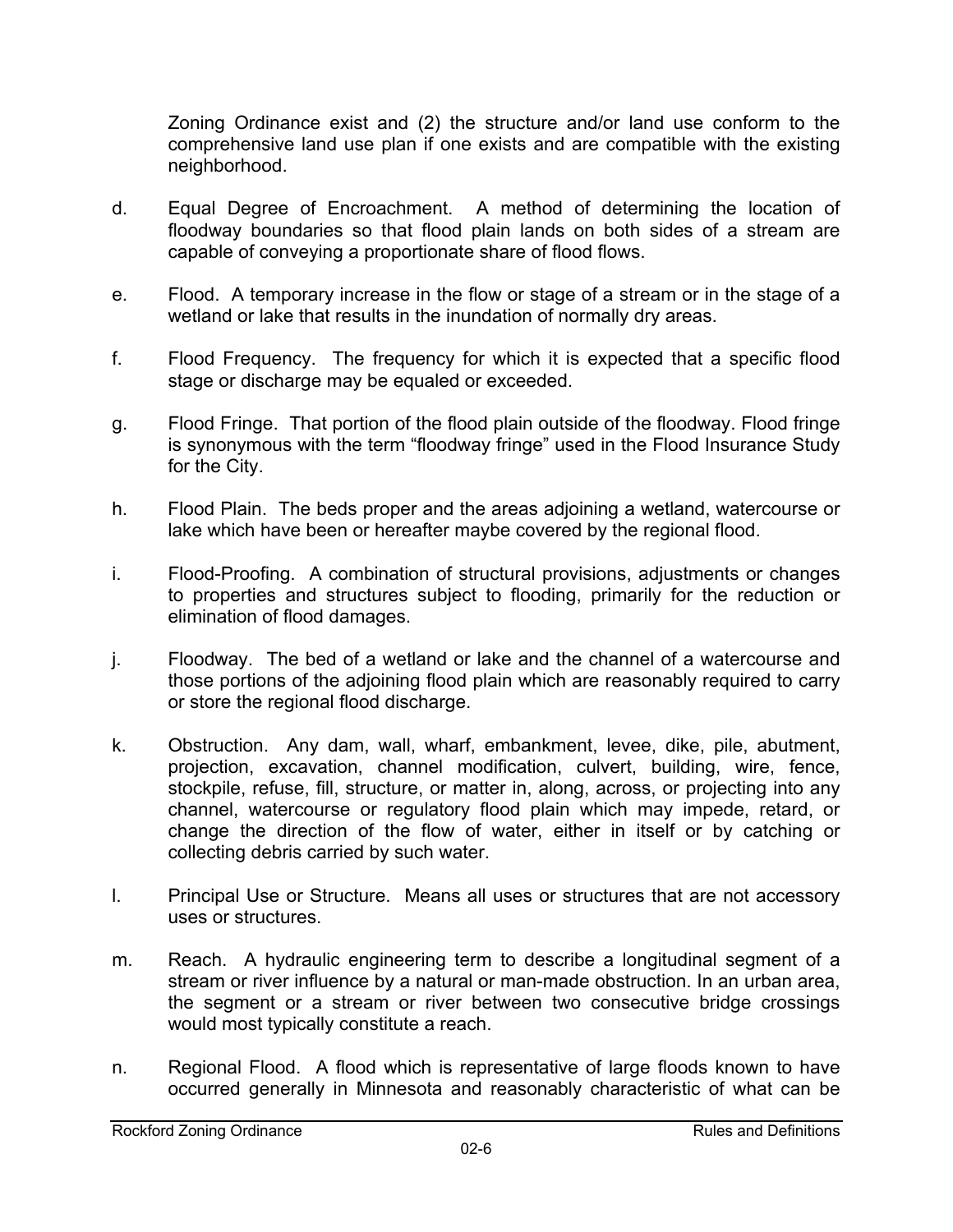expected to occur on an average frequency in the magnitude of the 100 year recurrence interval. Regional flood is synonymous with the term "base flood" used in the Flood Insurance Study.

- o. Regulatory Flood Protection Elevation. A point not less than one (1) foot above the elevation of the regional flood plus any increases in flood elevation caused by encroachments on the flood plain that result from designation of a floodway.
- p. Structure. Anything constructed or erected on the ground or attached to the ground or on-site utilities, including, but not limited to, buildings, factories, sheds, detached garages, cabins, manufactured homes, travel trailers/vehicles not meeting the exemption criteria specified in Section 1001.23 and other similar items.
- q. Variance. A modification of a specific permitted development standard required in an official control including this ordinance to allow an alternative development standard not stated as acceptable in the official control, but only as applied to a particular property for the purpose of alleviating a hardship, practical difficulty or unique circumstance as defined and elaborated upon in a community's respective planning and zoning enabling legislation.

**Floor Area, Gross.** The sum of the gross horizontal areas of all floors of the building or portion thereof devoted to a particular use, including accessory storage areas located within selling or working space such as activities, to the production or processing of goods, or to business or professional offices. However, the floor area shall not include: basement or cellar floor area other than area devoted to retailing activities, the production or processing of goods, or to .business or professional offices. The floor area of a residence shall not include the cellar area.

**Garage, Private (Residential).** An accessory building or accessory portion of the principal building which is intended for and used to store the private passenger vehicles and non-commercial trucks not exceeding twelve thousand (12,000) pounds gross weight, of the family or families resident upon the premises, and in which no business service or industry is carried on unless specifically authorized by this Chapter.

**Garage, Public.** Any garage other than a private garage. May also mean parking ramp.

**Gas Station.** See Motor Fuel Station.

**Governing Body.** The Rockford City Council.

**Grade (Adjacent Ground Elevation).** The lowest point of elevation of the finished surface of the ground between the exterior wall of a building and a point five feet distant from said wall, or the lowest point of elevation of the finished surface of the ground between the exterior wall of a building and the property line if it is less than five feet of a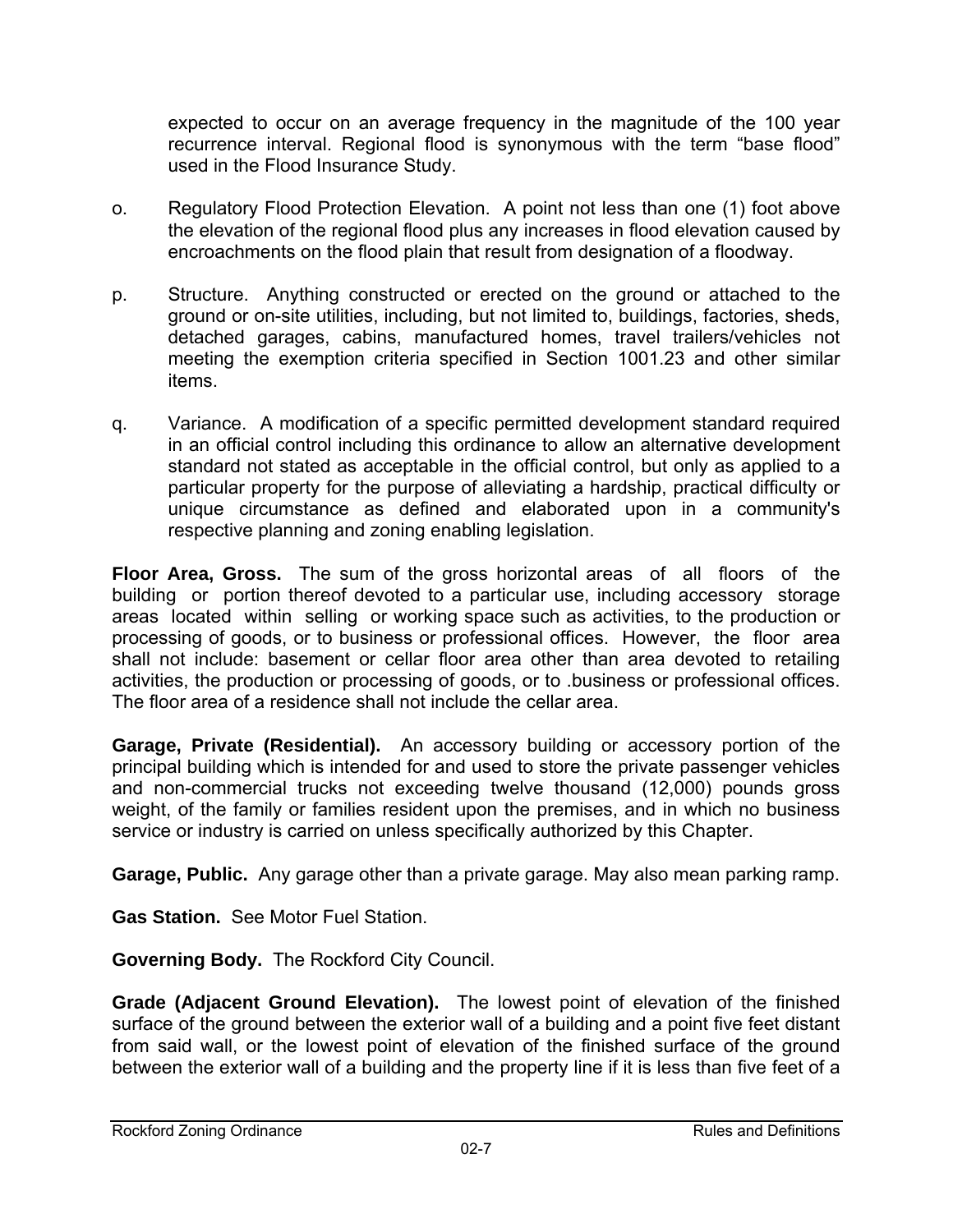public sidewalk, alley, or other public way, the grade shall be the elevation of the sidewalk, alley, or public way.

**Group Home.** A dwelling principally for boarding; a temporary residence of more than one family combined as one household.

**Home Occupation.** Any occupation or profession of a service character which is secondary to the main use of the premises and which may generate additional traffic, parking, dust, noise, disturbance, odor, light, risk/safety, excessive use of resources (such as water, etc.); which alters or changes the character of the single family dwelling unit in any manner; exhibits any exterior evidence of the home occupation or any home occupation in which customers or delivery persons in excess call at the single family dwelling.

**Hotel (Motel).** Any building or portion thereof where lodging is offered to transient guests for compensation and in which there are more than three sleeping rooms, with no cooking facilities in an individual room or apartment.

<sup>31</sup> **Impervious Surface.** A constructed hard surface that either prevents or retards the entry of water into the soil and causes water to run off the surface in greater quantities and at an increased rate of flow than prior to development. Examples include rooftops and asphalt, concrete, paver stone and gravel surfaces including sidewalks, patios, storage areas and driveways.

**Junk Yard.** An open area where waste, used, or second hand materials are bought, sold, exchanged, stored, baled, packed, disassembled or handled; including but not limited to, scrap iron and other materials, paper rags, rubber, tires, lumber, and bottles. A junk yard includes an auto wrecking yard, but does not include uses established entirely within closed buildings nor sanitary land fills.

**Land Alteration.** The movement of soils by way of grading, filling or excavation.

**Land Reclamation.** The process of the re-establishment of acceptable topography (i.e. slopes), vegetative cover, soil stability and the establishment of safe conditions appropriate to the subsequent use of the land.

**Landscaping.** Plantings such as trees, flowers, grass and shrubs and improvements directly related thereto.

**Loading Space.** A space or berth on the same lot with a building, or contiguous to a group of buildings, for the temporary parking of a commercial vehicle while loading or unloading merchandise or materials and which abuts upon a street, alley or other appropriate means of access.

Lot. A parcel or portion of land of at least sufficient size to meet minimum zoning requirements for use, coverage and area, and to provide such yards and other open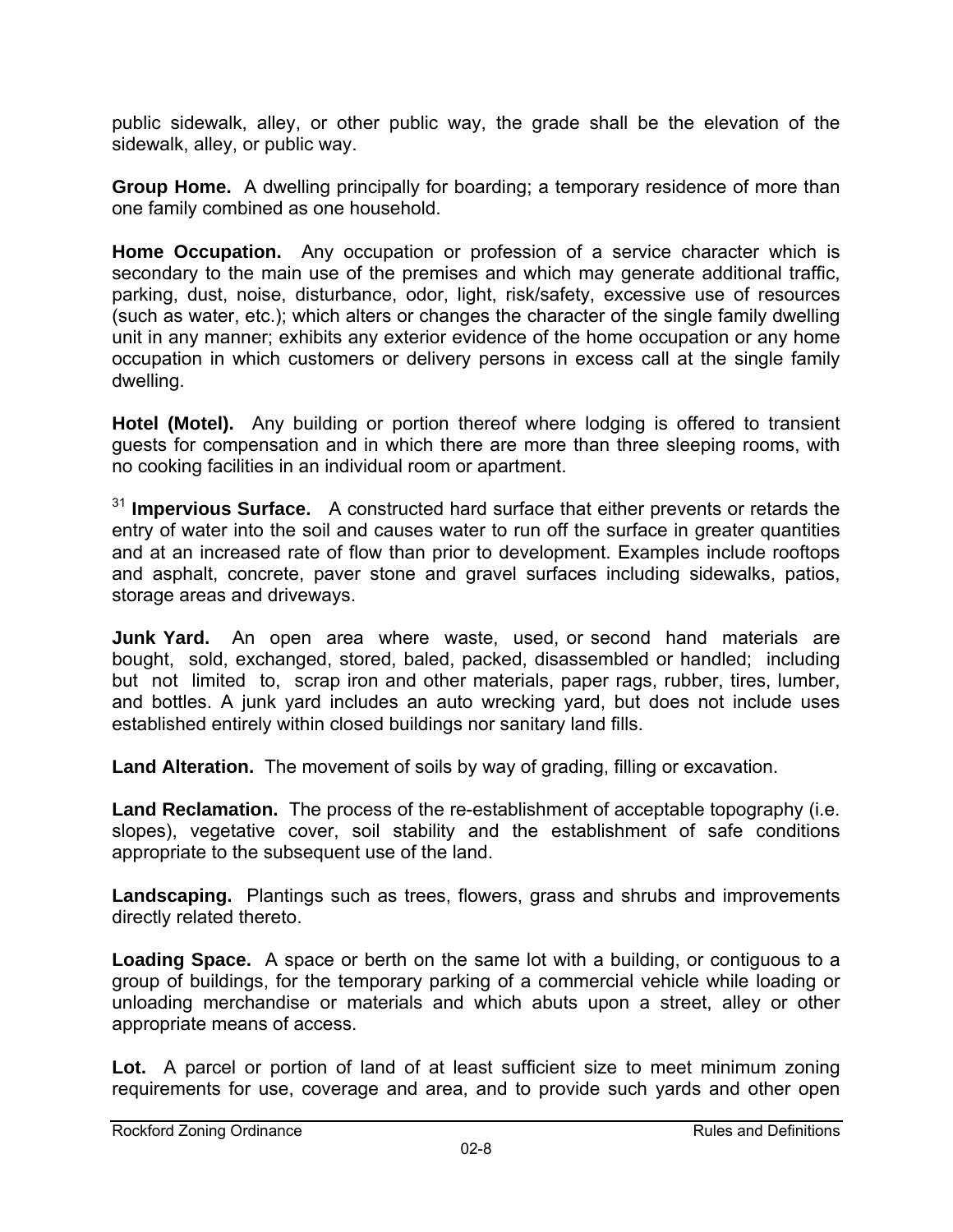spaces as are herein required. Such lot shall have frontage on an improved public street.

**Lot Area.** The total land area within the lot lines.

**Lot, Base.** Lots meeting all specifications in the zoning district prior to being subdivided into a two-family dwelling, townhome, or quadraminium unit lot subdivision.

**Lot, Corner.** A lot situated at the intersection of two (2) streets, the interior angle of such intersection not exceeding one hundred thirty-five (135) degrees.

Lot Depth. The distance between the midpoints of straight lines connecting the foremost points of the side lot lines in front and the rear most points of the side lot lines in the rear.

**Lot, Double Frontage.** An interior lot having frontage on two (2) streets.

Lot, Front. The front of a lot shall be considered to be that boundary abutting a public right-of-way having the least width.

**Lot Improvement.** Any building, structure, place, work of art, or other object, or improvement of the land on which they are situated constituting a physical betterment of real property, or any part of such betterment.

**Lot, Interior.** A lot, other than a corner lot, including through or double frontage lots.

**Lot Lines.** The lot boundary limits. When a lot line abuts a street, park or other public property, except an alley, such line shall be known as a street line and when a lot abuts an alley, it shall be known as an alley line.

**Lot Line, Rear.** That boundary of a lot which is opposite the front lot line. If the rear lot line is less than ten (10) feet in length, or if the lot forms a point at the rear, the rear lot line shall be a line ten (10) feet in length within the lot, parallel to and at the maximum distance from the front lot line.

**Lot Line, Side.** Any boundary of a lot which is not a front lot line or a rear lot line.

Lot of Record. Any lot which is legally established according to applicable regulations at the time of its creation, which is one unit of a plat heretofore duly approved and filed, or one unit of an auditor's outlot or a registered land survey, or a parcel of land not so platted, subdivided or registered but for which a deed, auditor's subdivision or registered land survey has been recorded in the Office of the Register of Deeds prior to September 26, 1983.

**Lot, Substandard.** A lot or parcel of land for which a deed has been recorded in the office of the Wright County Recorder upon or prior to the effective date of this Chapter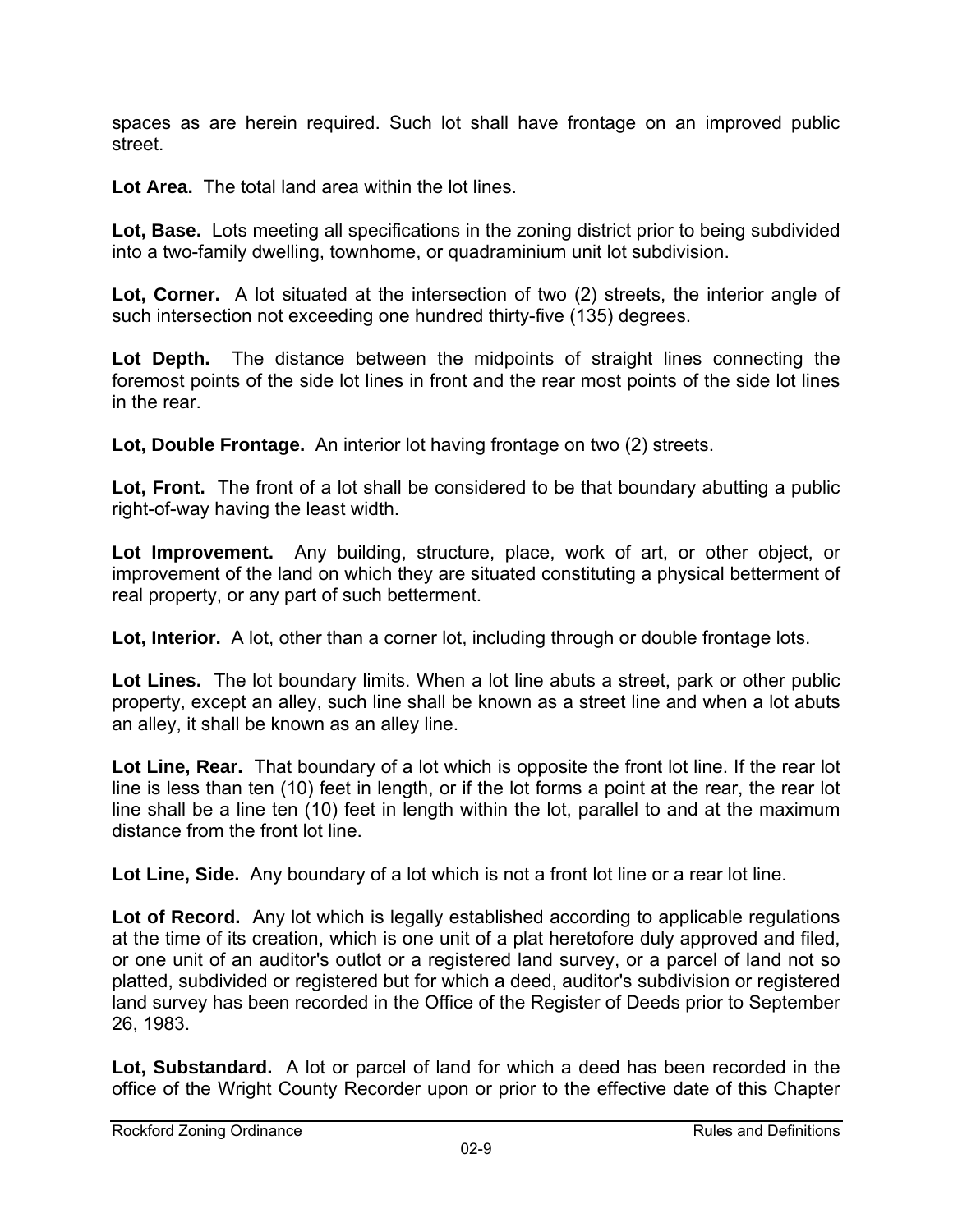which does not meet the minimum lot area, structure setbacks or other dimensional standards of this Chapter.

**Lot, Through.** A lot fronting on two parallel streets.

**Lot, Unit.** Lots created from the subdivisions of a base lot for two-family dwelling, townhome, or quadraminium dwelling having different minimum lot size requirements than the conventional base lots within the zoning district.

**Lots Width.** The minimum required horizontal distance between the side lot lines measured at right angles to the lot depth, at the minimum building setback line. If no setback line is established, the distance between the side lot lines measured along the public right-of-way.

**Manufactured Home (Mobile Home).** A structure, transportable in one or more sections, which in the traveling mode is eight (8) body feet or more in width or forty (40) body feet or more in length or, when erected on site, is three hundred twenty (320) or more square feet, and which is built on a permanent chassis and designed to be used as a dwelling with or without permanent foundation when connected to the required utilities, and includes the plumbing, heating, air conditioning and electrical systems contained therein.

**Manufactured Home Lot.** A section of ground in a manufactured home park not less than 5,200 square feet, designated as the location of one housing unit, and all other necessary improvements required by this Section.

**Manufactured Home Park.** Any park, court, lot, parcel or tract of land, designed, improved, maintained or intended for the purpose of supplying a location for manufactured home units or upon which any manufactured homes are parked. It shall include all buildings used or intended for use as part of the equipment thereof, whether a charge is made for the use of the manufactured home park or not.

**Mining.** The extraction of sand, gravel, or other material from the land in the amount of fifty cubic yards or more and removal from the site.

**Municipal Water and Sewer Systems.** Utility systems serving a group of buildings, lots, or an area of the city, with the design and construction of such utility systems as approved by the City Engineer.

**Natural Resource Analysis.** A report in map and text form identifying the existing natural features of a parcel of land and the relationship of a proposed use to the existing natural conditions of the parcel.

**Non-Conforming Structure, Use or Lot - Illegal.** A lot, building, structure, premise, or use unlawfully established and in violation of regulations applicable at the time of development or initiation.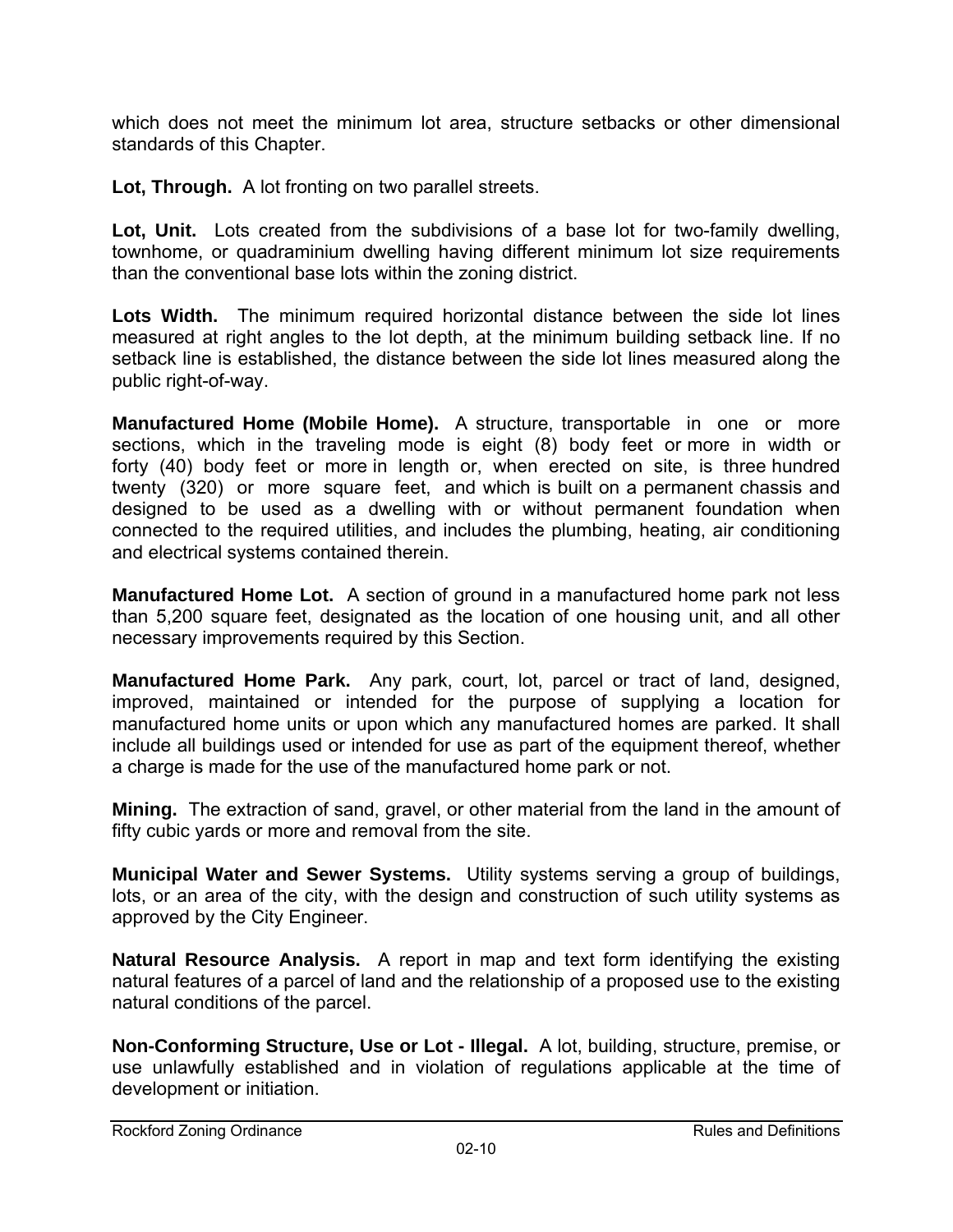**Non-Conforming Structure, Use or Lot - Legal.** A lot, building, structure, premise, or use lawfully established prior to the adoption of this Chapter or any amendment thereto which does not now conform with the applicable conditions or provisions of this Chapter for the district in which the structure or use is located.

**Nursery School.** A non-residential facility exclusively providing activities of an educational or enriching nature for six or more children of up to the age of six and licensed by the State of Minnesota.

**Nursing Home.** A private building with facilities for the care of children, the aged, or the infirm, or a place of rest for those suffering bodily disorders, but not containing equipment for surgical care or for treatment of disease or injury. The nursing home shall be licensed by the State Board of Health as provided for in Minnesota State Statutes.

**Occupancy.** The purpose for which a building is used or intended to be used. The term shall also include the building or room housing such use. Change of occupancy is not intended to include change of tenants or proprietors.

**Open Space.** Any open area not covered by structures, but not limited to the following uses: required or established yard areas, parking areas, sidewalks, school walks, trails, recreation areas, water bodies, shorelands, watercourses, wetlands, groundwater recharge areas, floodplain, floodway, flood fringe, erodible slopes, woodland, and soils with severe limitation for development.

**Parcel.** An individual lot or tract of land.

**Performance Standard.** Criterion established for setbacks, fencing, landscaping, screening, drainage, accessory buildings, outside storage and to control noise, odor, toxic or noxious matter, vibration, fire and explosive hazards, or glare or heat or other nuisance elements generated by or inherent in uses of land or buildings.

**Person.** A natural person, his heirs, executors, administrators, or assigns, and also includes a firm, partnership, or corporation, its or their successors or assigns, or the agent of any of the aforementioned.

<sup>14</sup> Planned Unit Development. A zoning district that allows a mixing of buildings and uses can occur which cannot be otherwise addressed under this section and/or whereby internal site design standard deviations from this section may be allowed to improve site design and operation.

**Prefabricated Home.** A non-mobile housing unit that is basically fabricated at a central factory and transported to a building site where final installations are made, permanently affixing the module to a foundation on the site.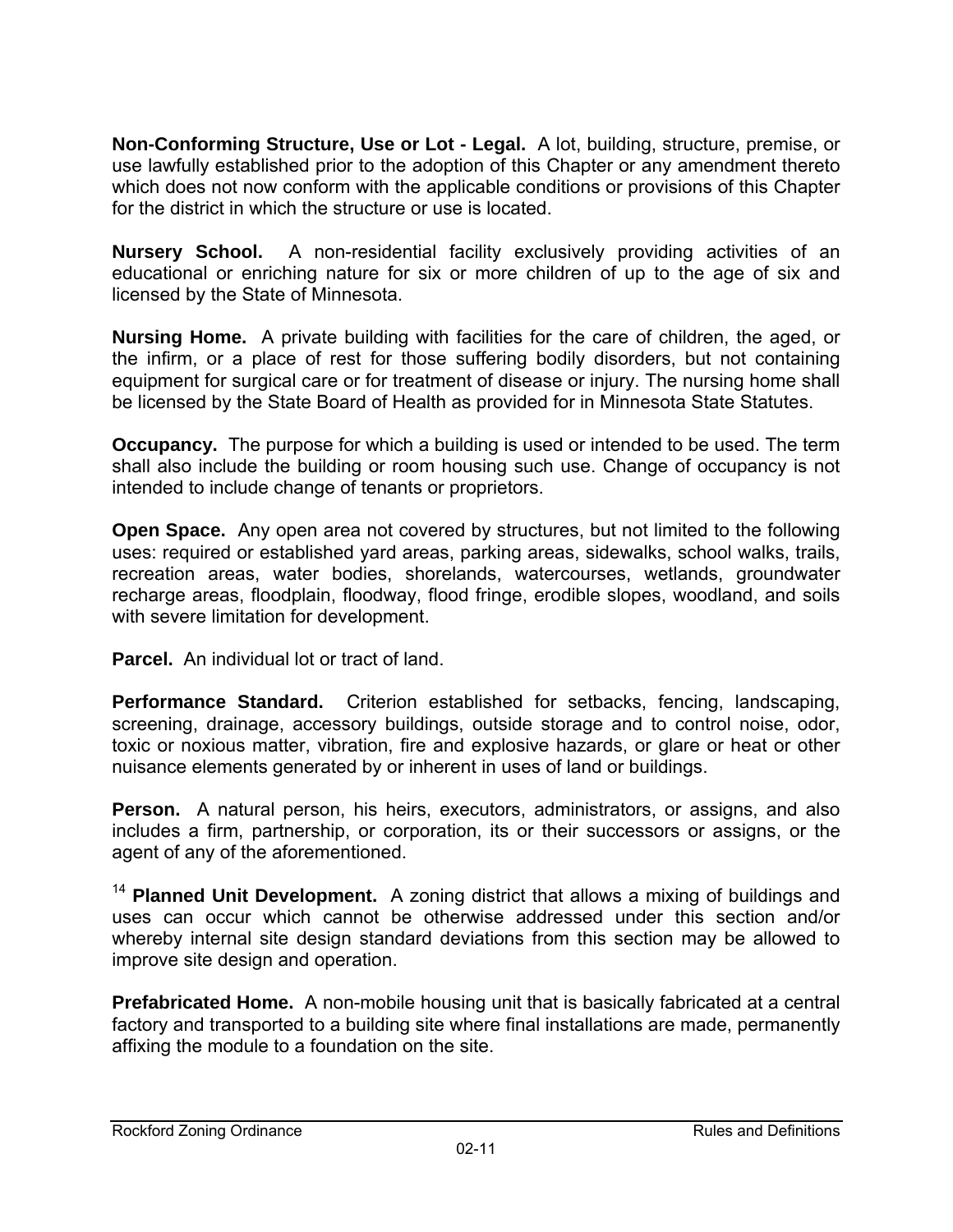**Railroad Right-of-Way.** A strip of land with railway tracks and auxiliary facilities for track operation.

**Recreational Vehicle.** Includes manufactured homes less than thirty-five (35) feet in overall length, including those with telescope or fold down, chassis, mounted campers, house cars, motor homes, tent trailers, slip-in-campers (those mounted in a pickup truck or similar vehicle), converted buses, and converted vans used primarily for recreational purposes. Cars used for racing shall not be included within this definition.

<sup>33</sup>**Residential Care Facility.** Any program, defined by Minnesota statutes section 245A.02, subdivision 14, that provides twenty four (24) hour a day care, supervision, food, lodging, rehabilitation, training, education, habilitation, or treatment outside a person's own home, including a nursing home or hospital that receives public funds, administered by the commissioner of the department of human services to provide services for five (5) or more persons whose primary diagnosis is mental retardation or a related condition or mental illness and who do not have a significant physical or medical problem that necessitates nursing home care; a program in an intermediate care facility for four (4) or more persons with mental retardation or a related condition; a nursing home or hospital that was licensed by the commissioner of the department of human services on July 1, 1987, to provide a program for persons with a physical handicap that is not the result of the normal aging process and considered to be a chronic condition; and chemical dependency or chemical abuse programs that are located in a hospital or nursing home and receive public funds for providing chemical abuse or chemical dependency treatment services under Minnesota statutes 254B. Residential programs include home and community based services for persons with mental retardation or a related condition that are provided in or outside of a person's own home.

**Restaurant (Class I) Traditional Restaurant.** Food is served to a customer and consumed by him/her while seated at a counter or table. Cafeteria – Food is selected by a customer while going through a line and taken to a table or counter for consumption.

**Restaurant (Class II) Fast Food Restaurant.** A majority of customers order and are served their food at a counter and take it to a table or counter where it is consumed. However, a significant number may take the food outside to eat in an automobile or off the premises. Drive-In Restaurant – Most customers consume their food in an automobile, regardless of how it is served. Carry Out and Delivery Restaurant – Food is prepared for consumption off the premises only.

**School.** A building used for the purpose of elementary or secondary education, which meets all the requirements of compulsory education laws of the State of Minnesota, and not providing residential accommodations.

**Secondary Use.** A use which ordinarily is not essentially a permitted or conditional use within the district; which is within a building containing an allowable use, which is intended primarily for an allowable use, which is intended primarily for the use,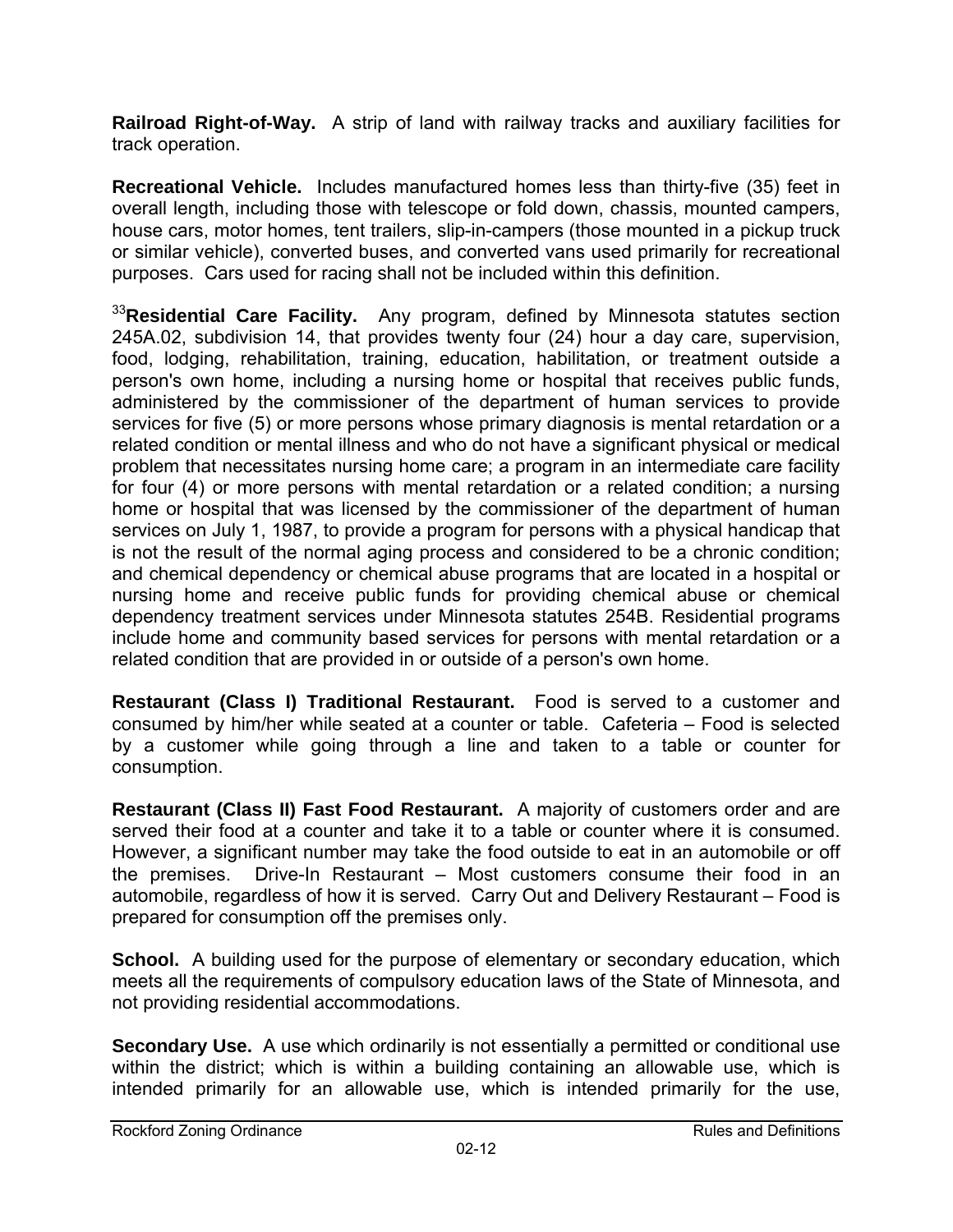convenience, and benefit of the principal use of persons residing, employed, or somehow engaged in activities of the principal use.

**Semi-Public Use.** Uses owned by private or private non-profit organizations which are open to some, but not all of the public, such as denominational cemeteries, private schools, clubs, lodges, recreational facilities, churches, etc.

**Sexually Oriented Uses.** Sexually oriented uses include sexually oriented bookstores, sexually oriented motion picture theaters, sexually oriented motion picture sales/rentals, sexually oriented mini-motion picture theaters, sexually oriented massage parlors, sexually oriented steam room/bathhouse/sauna facilities, sexually oriented companionship establishments, sexually oriented rap/conversation parlors, sexually oriented health/sport clubs, sexually oriented cabarets, sexually oriented novelty businesses, sexually oriented motion picture arcades, sexually oriented modeling studios, sexually oriented hotels/motels, sexually oriented body painting studios, and other premises, enterprises, establishments, businesses or places open to some or all members of the public, at or in which there is an emphasis on the presentation, display, depiction or description of "specified sexual activities" or "specified anatomical areas" which are capable of being seen by members of the public. Activities classified as obscene as defined by Minnesota Statutes §617.241, as may be amended, are not included.

- A. Specified Anatomical Areas.
	- 1. Less than completely and opaquely covered human genitals, pubic region, buttock, anus, or female breast(s) below a point immediately above the top of the areola; and
	- 2. Human male genitals in a discernibly turgid state, even if completely and opaquely covered.
- B. Specified Sexual Activities.
	- 1. Actual or simulated sexual intercourse, oral copulation, anal intercourse, oral-anal copulation, bestiality, direct physical stimulation of unclothed genitals, flagellation or torture in the context of a sexual relationship, or the use of excretory functions in the context of a sexual relationship, and any of the following sexually-oriented acts or conduct: anilingus, buggery, coprophagy, coprophilia, cunnilingus, fellatio, necrophilia, pederasty, pedophilia, piquerism, sapphism, zooerasty; or
	- 2. Clearly depicted human genitals in the state of sexual stimulation, arousal or tumescence; or
	- 3. Use of human or animal ejaculation, sodomy, oral copulation, coitus, or masturbation; or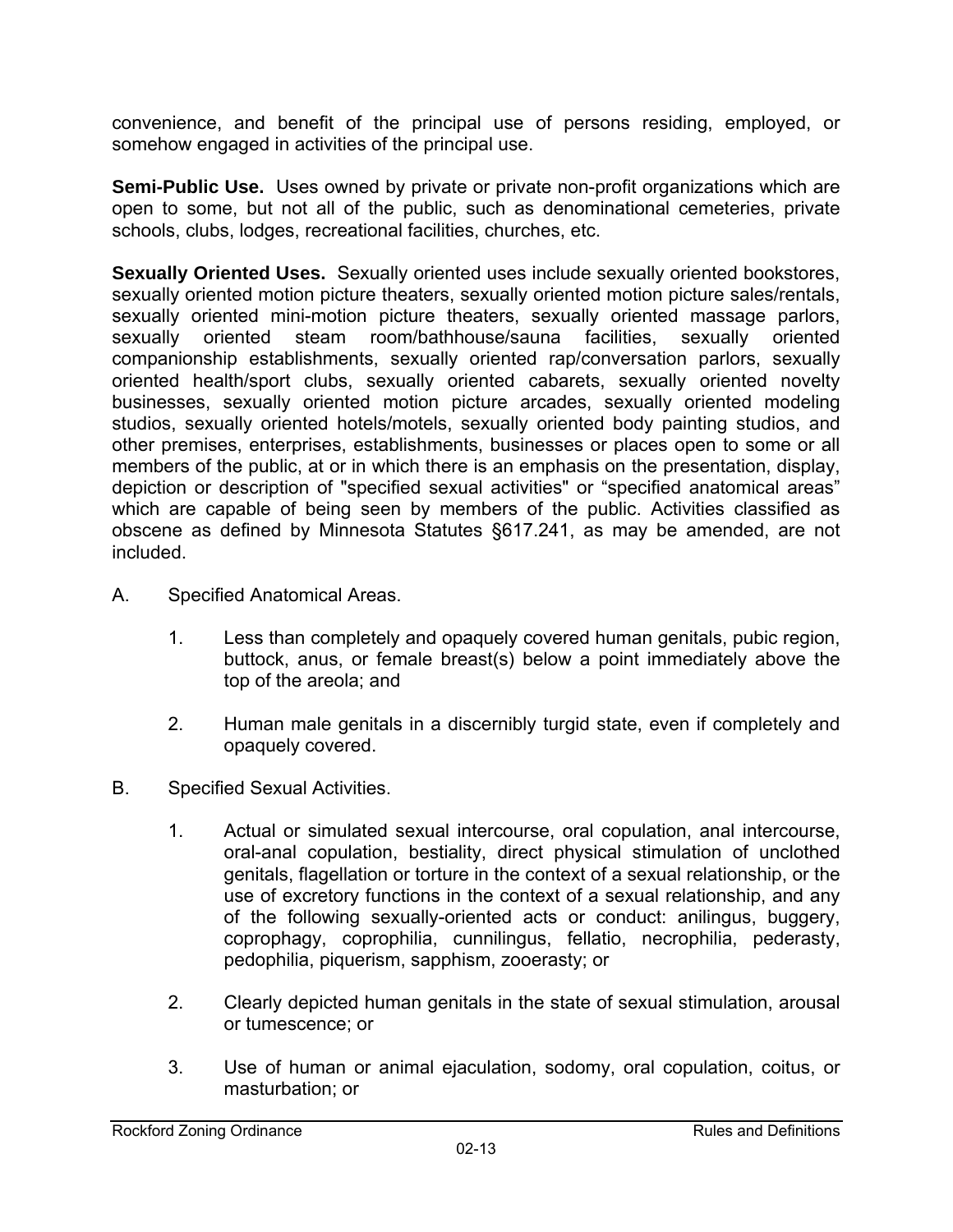- 4. Fondling or touching of nude human genitals, pubic region, buttocks, or female breast; or
- 5. Situations involving a person or persons, any of whom are nude, clad in undergarments or in sexually revealing costumes, and who are engaged in activities involving the flagellation, torture, fettering, binding or other physical restraint of any such persons; or
- 6. Erotic or lewd touching, fondling or other sexually-oriented contact with an animal by a human being; or
- 7. Human excretion, urination, menstruation, vaginal or anal irrigation.
- C. Sexually Oriented Uses Accessory. The offering of retail goods for sale which are classified as Sexually oriented uses on a limited scale and which are incidental to the primary activity and goods and/or services offered by the establishment. Examples of such items include the sale of Sexually-oriented magazines, the sale and/or rental of Sexually-oriented motion pictures, the sale of Sexually-oriented novelties, and the like.
- D. Sexually Oriented Uses Principal. The offering of goods and/or services which are classified as Sexually oriented uses as a primary or sole activity of a business or establishment and include but are not limited to the following:
	- 1. Sexually Oriented Use Body Painting Studio. An establishment or business which provides the service of applying paint or other substance, whether transparent or non-transparent, to or on the body of a patron when such body is wholly or partially nude in terms of "specified anatomical areas".
	- 2. Sexually Oriented Use Bookstore. A building or portion of a building used for the barter, rental or sale of items consisting of printed matter, pictures, slides, records, audio tape, videotape, or motion picture film if such building or portion of a building is not open to the public generally but only to one or more classes of the public excluding any minor by reason of age or if a substantial or significant portion of such items are distinguished or characterized by an emphasis on the depiction or description of "specified sexual activities" or "specified anatomical areas".
	- 3. Sexually Oriented Use Cabaret. A building or portion of a building used for providing dancing or other live entertainment, if such building or portion of a building excludes minors by virtue of age or if such dancing or other live entertainment is distinguished or characterized by an emphasis on the presentation, display, depiction or description of "specified sexual activities" or "specified anatomical areas".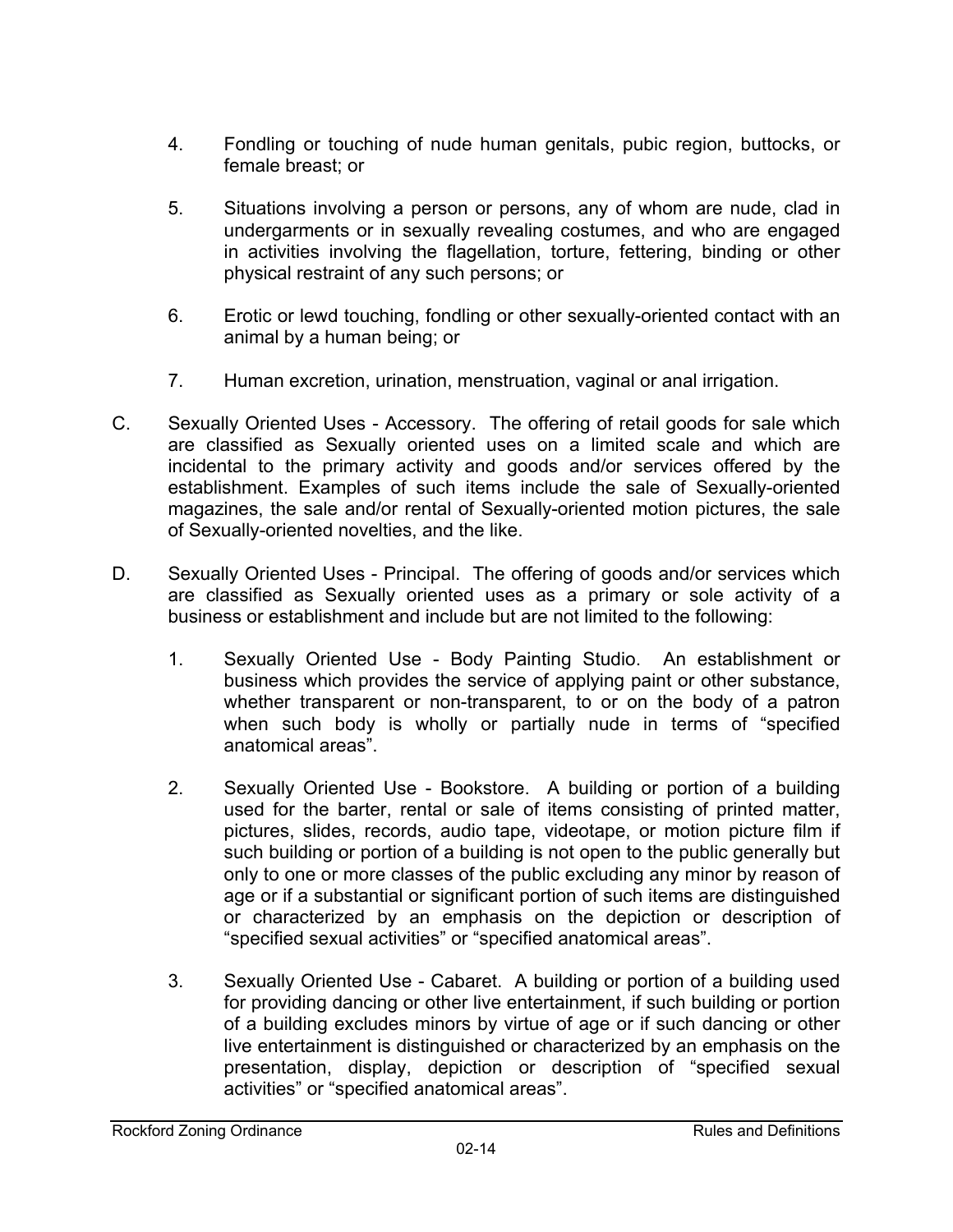- 4. Sexually Oriented Use Companionship Establishment. A companionship establishment which excludes minors by reason of age, or which provides the service of engaging in or listening to conversation, talk or discussion between an employee of the establishment and a customer, if such service is distinguished or characterized by an emphasis on "specified sexual activities" or "specified anatomical areas".
- 5. Sexually Oriented Use Conversation/Rap Parlor. A conversation/rap parlor which excludes minors by reason of age, or which provides the service of engaging in or listening to conversation, talk, or discussion, if such service is distinguished or characterized by an emphasis on "specified sexual activities" or "specified anatomical areas".
- 6. Sexually Oriented Use Escort Service. A business that provides one or more persons to accompany a customer to places and/or activities that occur off-premises of the escort service operation, if such service is distinguished or characterized by an emphasis on "specified sexual activities" or "specified anatomical areas".
- 7. Sexually Oriented Use Health/Sport Club. A health/sport club which excludes minors by reason of age, or if such club is distinguished or characterized by an emphasis on "specified sexual activities" or "specified anatomical areas".
- 8. Sexually Oriented Use Hotel or Motel. Sexually oriented hotel or motel means a hotel or motel from which minors are specifically excluded from patronage and wherein material is presented which is distinguished or characterized by an emphasis on matter depicting, describing or relating to "specified sexual activities" or "specified anatomical areas".
- 9. Sexually Oriented Use Massage Parlor. Health Club. A massage parlor or health club which restricts minors by reason of age, and which provides the services of massage, if such service is distinguished or characterized by an emphasis on "specified sexual activities" or "specified anatomical areas".
- 10. Sexually Oriented Use Mini-Motion Picture Theater. A building or portion of a building with a capacity for less than 50 persons used for presenting material if such building or portion of a building as a prevailing practice excludes minors by virtue of age, or if such material is distinguished or characterized by an emphasis on "specified sexual activities" or "specified anatomical areas" for observation by patrons therein.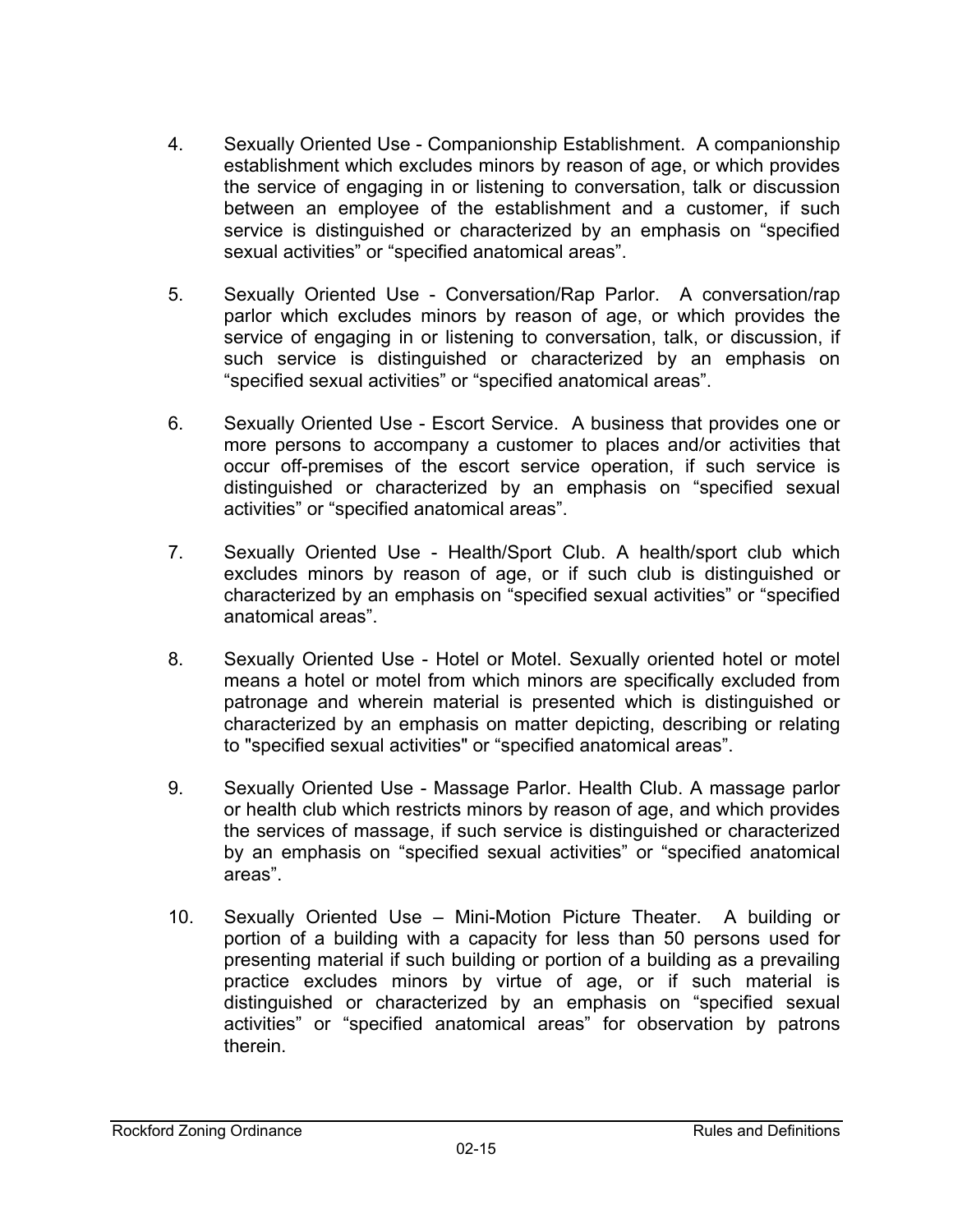- 11. Sexually Oriented Use Modeling Studio. An establishment whose major business is the provision, to customers, of figure models who are so provided with the intent of providing sexual stimulation or sexual gratification to such customers and who engage in "specified sexual activities" or display "specified anatomical areas" while being observed, painted, painted upon, sketched, drawn, sculptured, photographed, or otherwise depicted by such customers.
- 12. Sexual Oriented Use Motion Picture Arcade. Any place to which the public is permitted or invited wherein coin or slug operated or electronically, electrically or mechanically controlled or operated still or motion picture machines, projectors or other image producing devices are maintained to show images to five or fewer persons per machine at any one time, and where the images so displayed are distinguished or characterized by an emphasis on depicting or describing "specified sexual activities" or "specified anatomical areas".
- 13. Sexually Oriented Use Motion Picture Theater. A building or portion of a building with a capacity of 50 or more persons used for presenting material if such building or portion of a building as a prevailing practice excludes minors by virtue of age or if such material is distinguished or characterized by an emphasis on "specified sexual activities" or "specified anatomical areas" for observation by patrons therein.
- 14. Sexually Oriented Use Novelty Business. A business which has as a principal activity the sale of devices which stimulate human genitals or devices which are designed for sexual stimulation.
- 15. Sexually Oriented Use Sauna. A sauna which excludes minors by reason of age, or which provides a steam bath or heat bathing room used for the purpose of bathing, relaxation, or reducing, utilizing steam or hot air as a cleaning, relaxing or reducing agent, if the service provided by the sauna is distinguished or characterized by an emphasis on "specified sexual activities" or "specified anatomical areas".

<sup>5</sup> **Sexually Oriented Use - Steam Room/Bathhouse Facility.** A building or portion of a building used for providing a steam bath or heat bathing room used for the purpose of pleasure, bathing, relaxation, or reducing, utilizing steam or hot air as a cleaning, relaxing or reducing agent if such building or portion of a building restricts minors by reason of age or if the service provided by the steam room/bathhouse facility is distinguished or characterized by an emphasis on "specified sexual activities" or "specified anatomical areas".

# <sup>27</sup> **Shoreland Related:**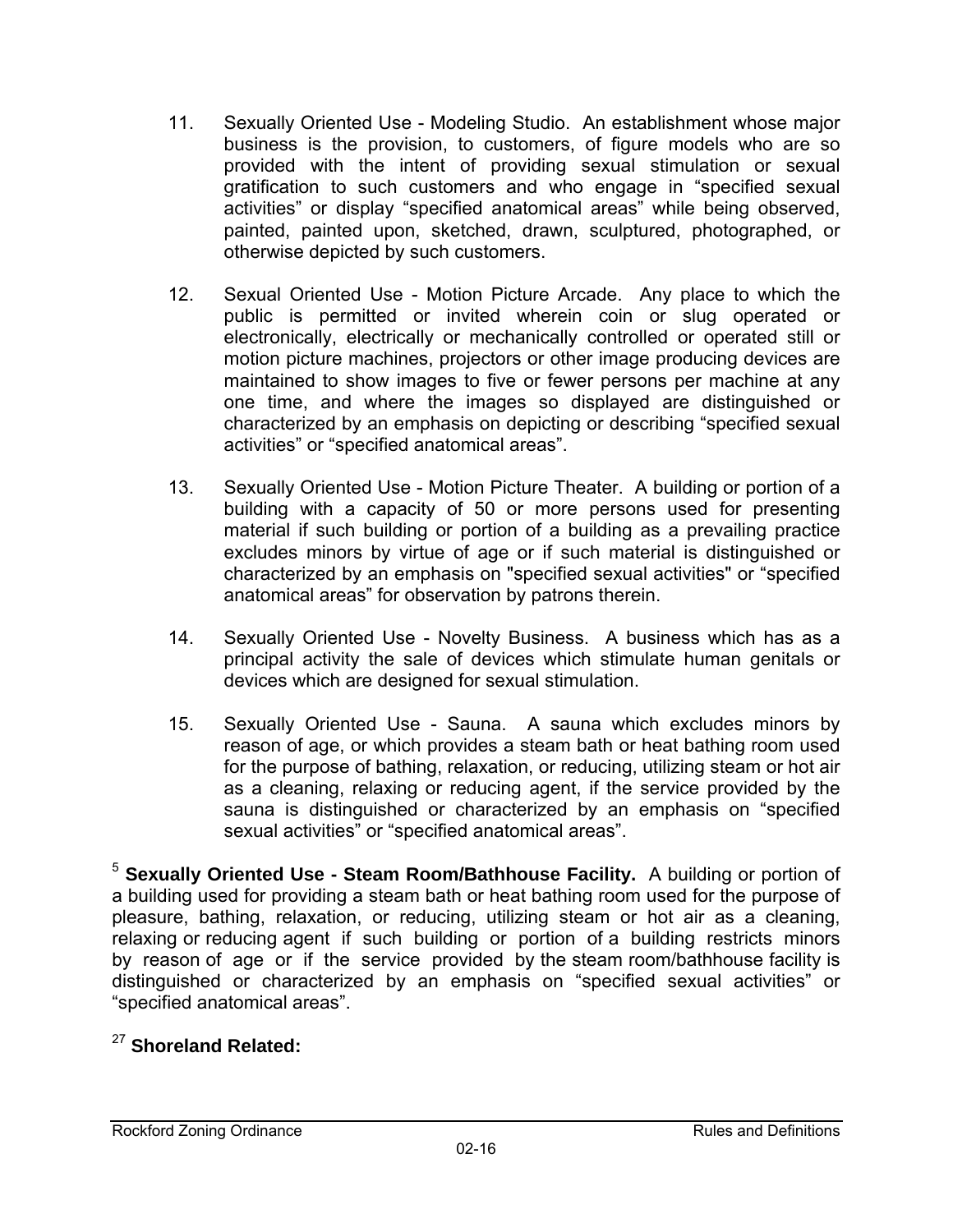**Building line**. A line parallel to a lot line or the ordinary high water level at the required setback beyond which a structure may not extend.

**Bluff**. A topographic feature such as a hill, cliff, or embankment having all of the following characteristics. An area with an average slope of less than 18 percent over a distance for fifty (50) feet or more shall not be considered part of the bluff:

- a. Part of all of the feature is located in a shoreland area.
- b. The slope rises at least twenty-five (25) feet above the ordinary high water level of the water body.
- c. The grade of the slope from the toe of the bluff to a point twenty-five (25) feet or more above the ordinary high water level averages thirty (30) percent or greater.
- d. The slope must drain toward the water body.

**Drainage.** The removal of surface water or groundwater from land by drains, grading or other means which include runoff controls to minimize erosion and sedimentation during and after construction or development, the means for preserving the water supply and the prevention or alleviation of flooding.

**Drainageway.** Any natural or artificial watercourse, trench, ditch, swale or similar depression into which surface water flows.

**Easement.** A grant of one or more of the property rights by the property owner to and/or for the use by the public, a corporation or another person or entity.

**Impervious Surface.** A constructed hard surface that either prevents or retards the entry of water into the soil and causes water to run off the surface in greater quantities and at an increased rate of flow than prior to development. Examples include rooftops, sidewalks, patios, storage areas, and concrete, asphalt or gravel driveways.

**Shoreland.** Land located within the following distances from public waters: one thousand (1000) feet from the ordinary high water level of a lake, pond or flowage and three hundred (300) feet from a river or stream or the landward extent of a floodplain down a river or stream, whichever is greater. The limits of shorelands may be reduced whenever the waters involved are bounded by topographic divides which extend landward from the waters for lesser distances and when approved by the Commissioner of Natural Resources.

**Shoreland Impact Zone.** Land located between the ordinary high water level of a public water and a line parallel to it at a setback of fifty (50) percent of the structure setback.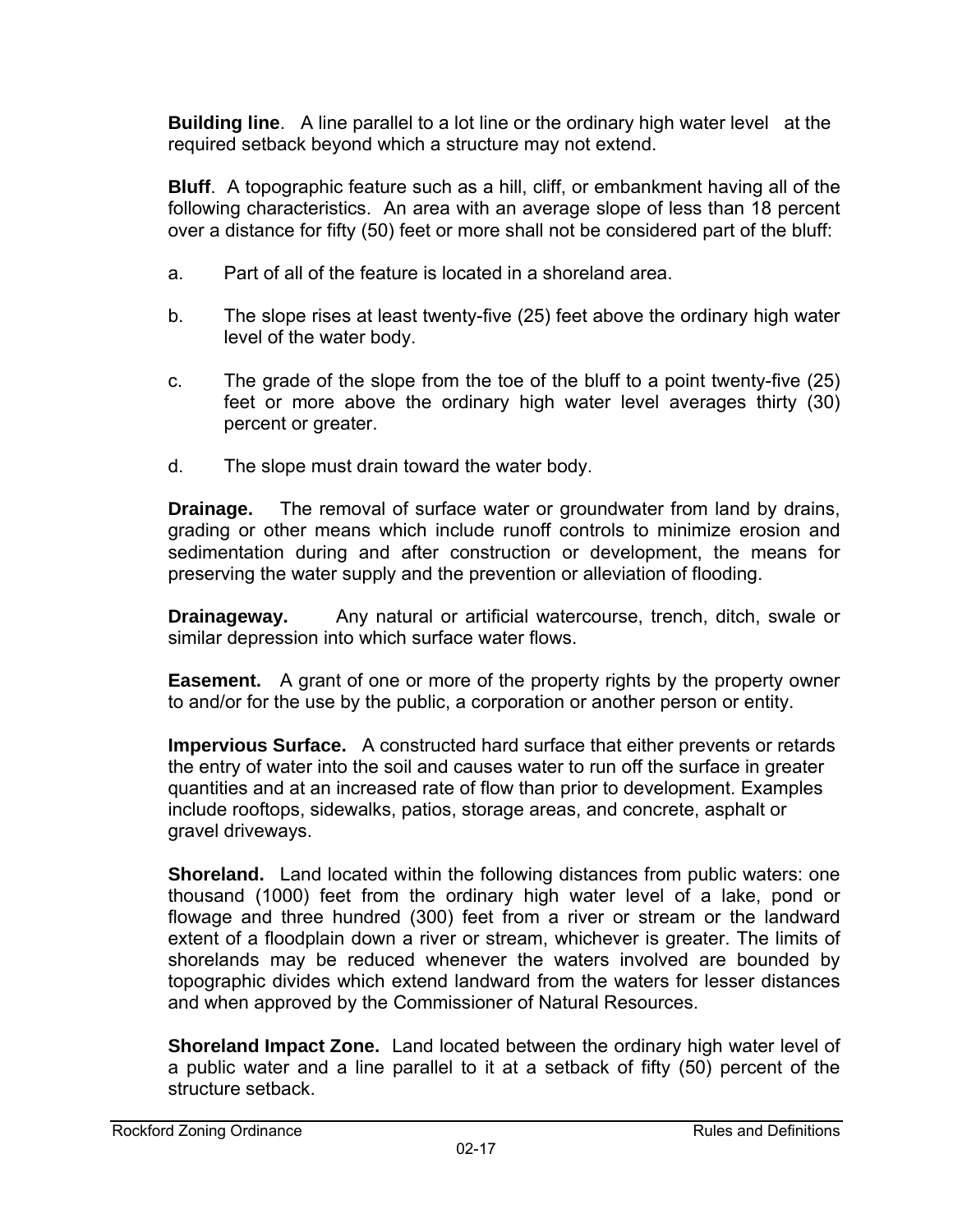**Watercourse.** Any natural or man-made passageway on the surface of the earth so situated and having such a topographical nature that surface water stands or flows through it from other areas. The term includes ponding areas, drainage channels, swales, waterways, creeks, rivers, lakes, streams, wetland areas, and any other open surface water flow which is the result of storm water or ground water discharge. This term does not include man-made piping systems commonly referred to as storm sewers.

#### **Sign Related:**

<sup>28</sup>**Abandoned Sign.** Any sign and/or its supporting sign structure which remains without a message or whose display surface remains blank for a period of one (1) year or more, or any sign which pertains to a time, event or purpose which no longer applies, shall be deemed to have been abandoned. Signs applicable to a business temporarily suspended because of a change in ownership or management of such business shall not be deemed abandoned unless the property remains vacant for a period of one (1) year or more. Any sign remaining after demolition of a principal structure shall be deemed to be abandoned. Signs which are present because of being legally established nonconforming signs or signs which have required a conditional use permit or a variance shall also be subject to the definition of abandoned sign.

<sup>28</sup>**Awning.** A roof-like cover, often of fabric, plastic, metal or glass designed and intended for protection from the weather or as a decorative embellishment, and which projects from a wall or roof of a structure primarily over a window, walk, or the like. Any part of an awning which also projects over a door shall be counted as an awning.

<sup>28</sup>**Awning Sign.** A building sign or graphic printed on or in some fashion attached directly to the awning material.

<sup>28</sup>**Balloon Sign.** A sign consisting of a bag made of lightweight material supported by helium, hot, or pressurized air which is greater than twenty-four (24) inches in diameter.

<sup>28</sup>**Building Sign.** Any sign attached or supported by any building.

<sup>28</sup>**Canopy.** A roof-like cover, often of fabric, plastic, metal, or glass on a support, which provides shelter over a doorway.

<sup>28</sup>**Canopy Sign.** Any sign that is part of or attached to a canopy, made of fabric, plastic, or structural protective cover over a door or entrance. A canopy sign is not a marquee and is different from service area canopy signs.

#### Rockford Zoning Ordinance **Rules and Definitions** Rules and Definitions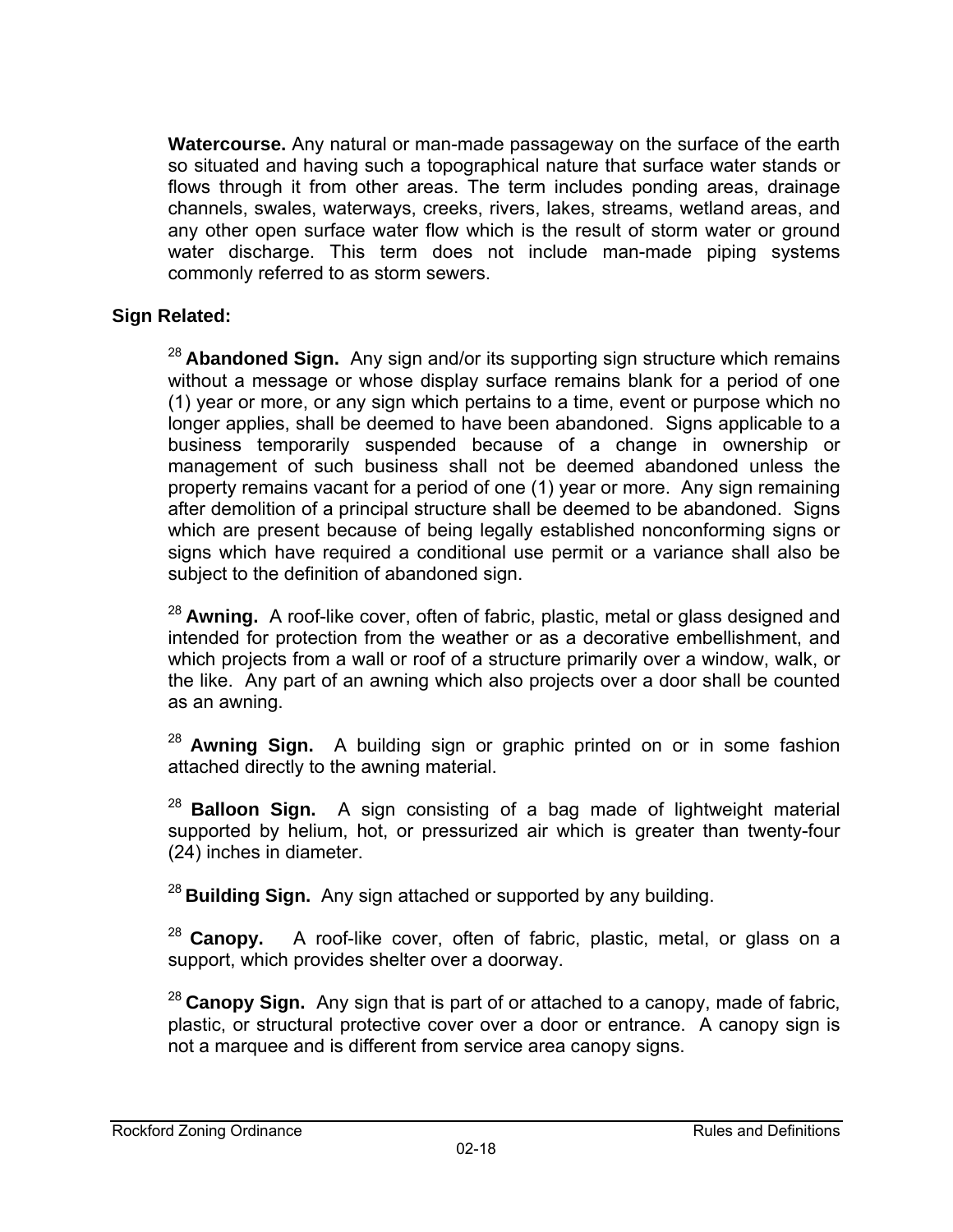<sup>28</sup>**Changeable Copy Sign.** A sign or portion thereof with characters, letters, or illustrations that can be changed or rearranged without altering the face or the surface of the sign. Changeable copy signs do not include signs upon which characters, letters, or illustrations change or rearrange only once in a 24-hour period.

<sup>28</sup>**Commercial Speech.** Speech advertising a business, profession, commodity, service or entertainment.

<sup>28</sup>**Elevation.** The view of the side, front, or rear of a given structure(s).

<sup>28</sup>**Elevation Area.** The area of all walls that face any lot line.

<sup>29</sup>**Erect.** Activity of constructing, building, raising, assembling, placing, affixing, attaching, creating, painting, drawing or any other way of bringing into being or establishing.

<sup>28</sup> Flag. Any fabric or similar lightweight material attached at one end of the material, usually to a staff or pole, so as to allow movement of the material by atmospheric changes and which contains distinctive colors, patterns, symbols, emblems, insignia, or other symbolic devices.

<sup>28</sup>**Flashing Sign.** A directly or indirectly illuminated sign which exhibits changing light or color effect by any means, so as to provide intermittent illumination which includes the illusion of intermittent flashing light by means of animation. Also any mode of lighting which resembles zooming, twinkling, or sparkling.

<sup>28</sup>**Freestanding Sign.** Any sign which has supporting framework that is placed on, or anchored in, the ground and which is independent from any building or other structure.

<sup>28</sup>**Grade.** Grade shall be construed to be the final ground elevation after construction. Earth mounding criteria for landscaping and screening is not part of the final grade for sign height computation.

<sup>28</sup> Ground Sign. Any freestanding sign with its sign face mounted on the ground or mounted on a base at least as wide as the sign and which has a total height not exceeding eight (8) feet.

<sup>28</sup>**Height of Sign.** The height of the sign shall be computed as the vertical distance measured from the base of the sign at grade to the top of the highest attached component of the sign.

<sup>28</sup>**Illuminated Sign.** Any sign which contains an element designed to emanate artificial light internally or externally.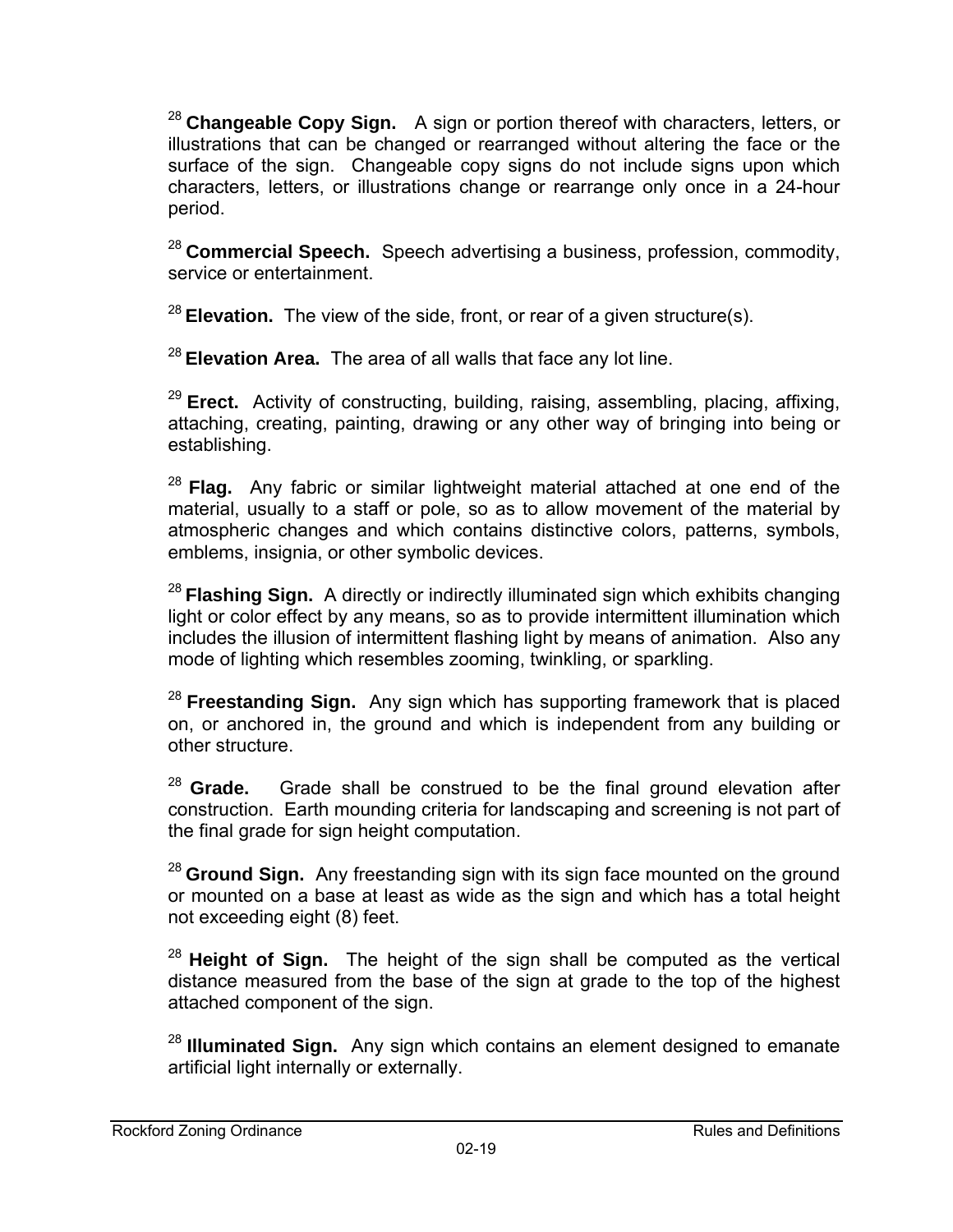<sup>28</sup>**Marquee.** Any permanent roof-like structure projecting beyond a theater building or extending along and projecting beyond the wall of that building, generally designed and constructed to provide protection from the weather.

<sup>28</sup>**Marquee Sign.** Any building sign painted, mounted, constructed or attached in any manner, on a marquee.

<sup>28</sup>**Non-Commercial Speech.** Dissemination of messages not classified as commercial speech which include, but are not limited to, messages concerning political, religious,

social, ideological, public service and informational topics.

<sup>28</sup>**Off-Premises Sign.** A commercial speech sign which directs the attention of the public to a business, activity conducted, or product sold or offered at a location not on the same lot where such sign is located. For purposes of this sign ordinance, easements and other appurtenances shall be considered to be outside such lot and any sign located or proposed to be located in an easement or other appurtenance shall be considered an off-premises sign.

<sup>28</sup>**Owner.** In the case of a lot, the legal owner of the lot as officially recorded by the applicable county, and including fee owners, contract for deed purchasers and ground lessees. In the case of a sign, the owner of the sign including any lessees.

<sup>28</sup>**Pole Sign.** See Pylon Sign.

<sup>28</sup>**Portable Sign.** Any sign which is manifestly designed to be transported, including by trailer or on its own wheels, even though the wheels of such sign may be removed and the remaining chassis or support is converted to another sign or attached temporarily or permanently to the ground since this characteristic is based on the design of such a sign.

<sup>28</sup>**Projecting Sign.** Any sign which is affixed to a building or wall in such a manner that its leading edge extends more than two (2) feet beyond the surface of such building or wall face.

<sup>28</sup>**Public Notices.** Official notices posted by public officers, employees or their agents in the performance of their duties, or as directed by such officers, employees or agents.

<sup>28</sup> Public Street Right-of-Way. The entire right-of-way of any public street.

<sup>28</sup>**Pylon Sign.** Any freestanding sign which has its supportive structure(s) anchored in the ground and which has a sign face elevated above ground level by pole(s) or beam(s) and with the area below the sign face open.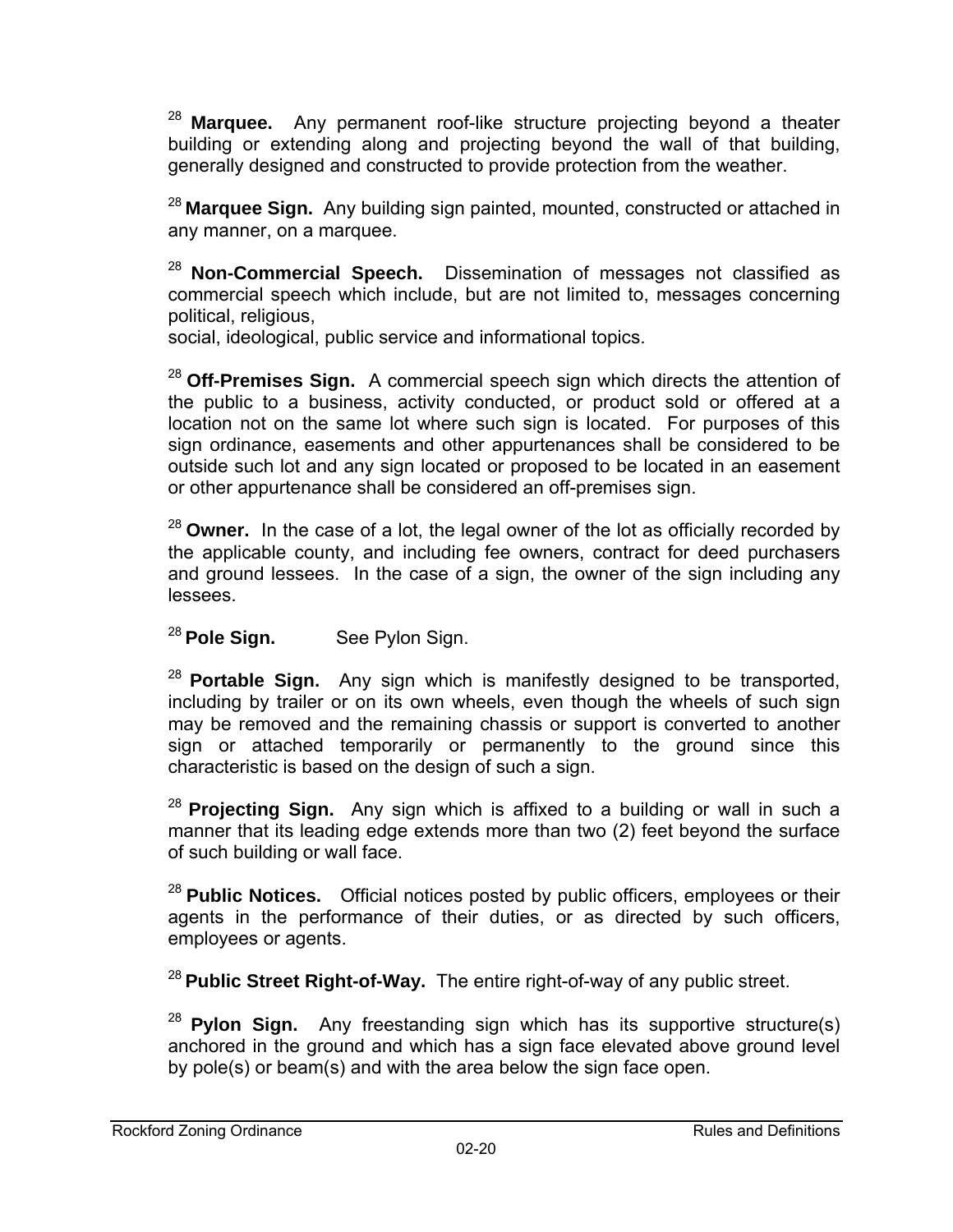<sup>28</sup>**Residential District.** Any district zoned for residential uses.

<sup>28</sup>**Roof.** The exterior surface and its supporting structure on the top of a building or structure. The structural make-up of which conforms to the roof structures, roof construction and roof covering sections of the International Building Code.

<sup>28</sup>**Roof Line.** The upper-most edge of the roof or in the case of an extended facade or parapet, the upper-most height of said facade.

<sup>28</sup>**Roof Sign.** Any sign erected and constructed wholly on and above the roof of a building, supported by the roof structure, and extending vertically above the highest portion of the roof.

<sup>28</sup>**Roof Sign, Integral.** Any building sign erected or constructed as an integral or essentially integral part of a normal roof structure of any design, so that no part of the sign extends vertically above the highest portion of the roof and so that no part of the sign is separated from the rest of the roof by a space of more than six (6) inches.

<sup>28</sup>**Rotating Sign.** A sign or portion of a sign which turns about on an axis.

<sup>28</sup>**Shimmering Sign.** A sign which reflects an oscillating sometimes distorted visual image.

<sup>28</sup>**Sign.** Any letter, word or symbol, poster, picture, statuary, reading matter or representation in the nature of advertisement, announcement, message or visual communication, whether painted, posted, printed, affixed or constructed, including all associated brackets, braces, supports, wires and structures, which is displayed for informational or communicative purposes.

<sup>28</sup>**Sign Face.** The surface of the sign upon, against, or through which the message of the sign is exhibited.

<sup>28</sup>**Sign Structure.** Any structure including the supports, uprights, bracing and framework which supports or is capable of supporting any sign.

**Sign, Surface Area.** The entire area within a single, continuous perimeter enclosing the extreme limits of the actual sing surface. It does not include any structural elements outside of the limits of such sign and not forming an integral part of the display. Only one side of a double-face or V-shaped sign structure shall be used in computing total surface area.

<sup>28</sup>**Site.** A lot or combination of contiguous lots which are intended, designated, and/or approved to function as an integrated unit.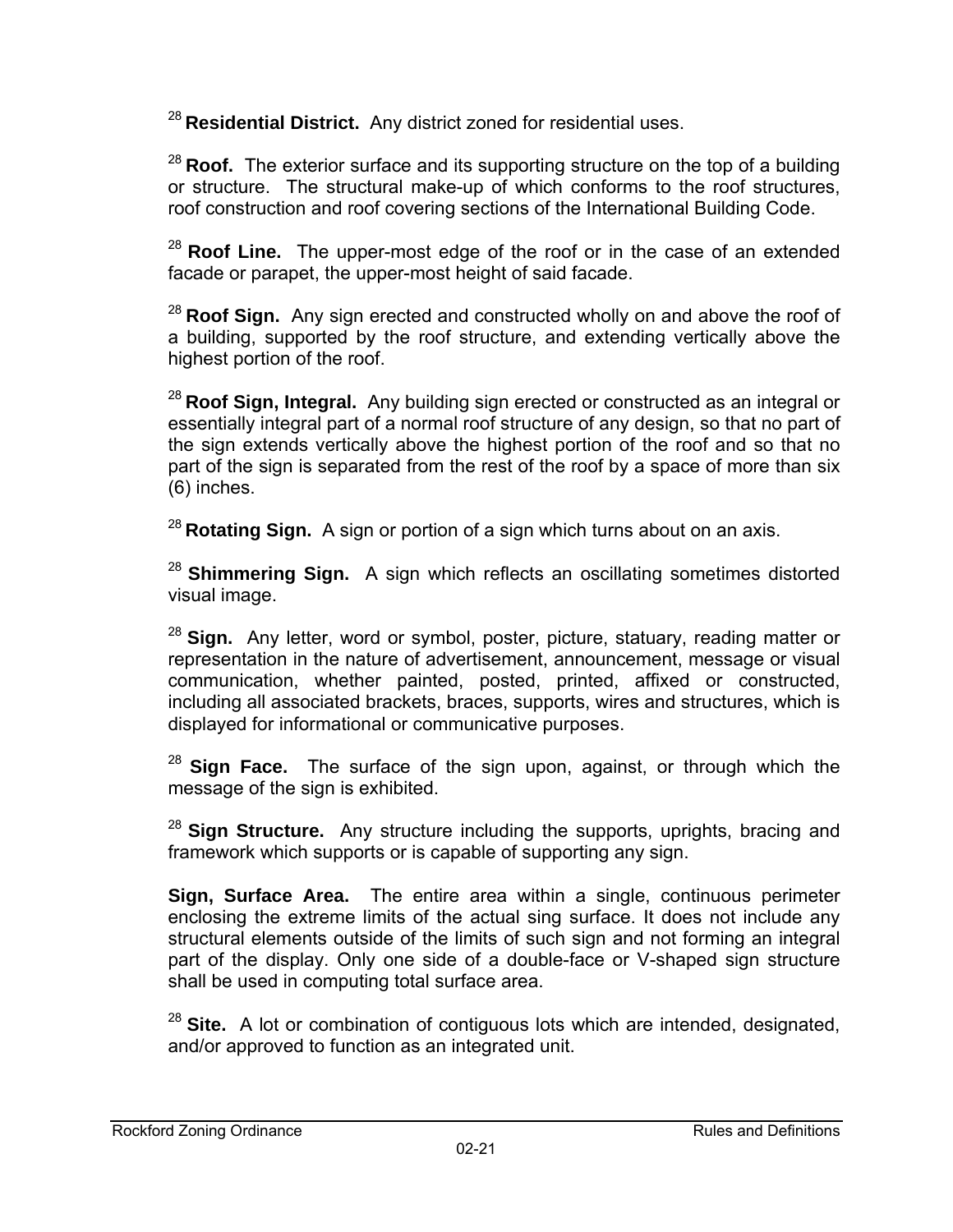<sup>28</sup> Suspended Sign. Any building sign that is suspended from the underside of a horizontal plane surface and is connected to this surface.

<sup>28</sup>**Total Site Signage.** The maximum permitted combined area of all signs allowed on a specific lot.

<sup>28</sup>**Visible.** Capable of being seen by a person of normal visual acuity (whether legible or not) without visual aid.

<sup>28</sup>**Wall.** Any structure which defines the exterior boundaries or courts of a building or structure and which has a slope of sixty (60) degrees or greater with the horizontal plane.

<sup>28</sup>**Wall Sign.** Any building sign attached parallel to, but within two (2) feet of a wall, painted on the wall surface of, or erected and confined within the limits of an outside wall of any building or structure, which is supported by such wall or building, and which displays only one (1) sign surface.

<sup>28</sup>**Window Sign.** Any building sign, pictures, symbol, or combination thereof, designed to communicate information about an activity, business, commodity, event, sale, or service, that is placed inside a window or upon the window panes or glass and is visible from the exterior of the window.

<sup>13</sup> Significant Tree. A healthy tree measuring at least six inches (6") in diameter for deciduous trees or twelve (12) feet in height for coniferous trees.

**Site Plan.** A map drawn to scale depicting the development of a tract of land, including, but not limited to, the location and relationship of structures, streets, driveways, recreation areas, parking areas, utilities, landscaping, and walkways, as related to a proposed development.

**Story.** That portion of a building included between the upper surface of any floor and the upper surface of the floor next above, including below ground portions of earth sheltered buildings, except that the topmost story shall be that portion of a building included between the upper surface of the topmost floor and the ceiling or roof above. If the finished floor level directly above a basement, or unused under floor space is more than six (6) feet above grade as defined herein for more than fifty (50) percent of the total perimeter or is more than twenty (12) feet above grade as defined herein at any point, such basement or unused under floor space shall be considered as a story.

**Street.** A public right-of-way for vehicular traffic, whether designated as a highway, thoroughfare, arterial, parkway, collector, through-way, road, avenue, boulevard, lane, place, drive, court or otherwise designated, which has been dedicated or deeded to the public for public use and which affords principal means of access to abutting property.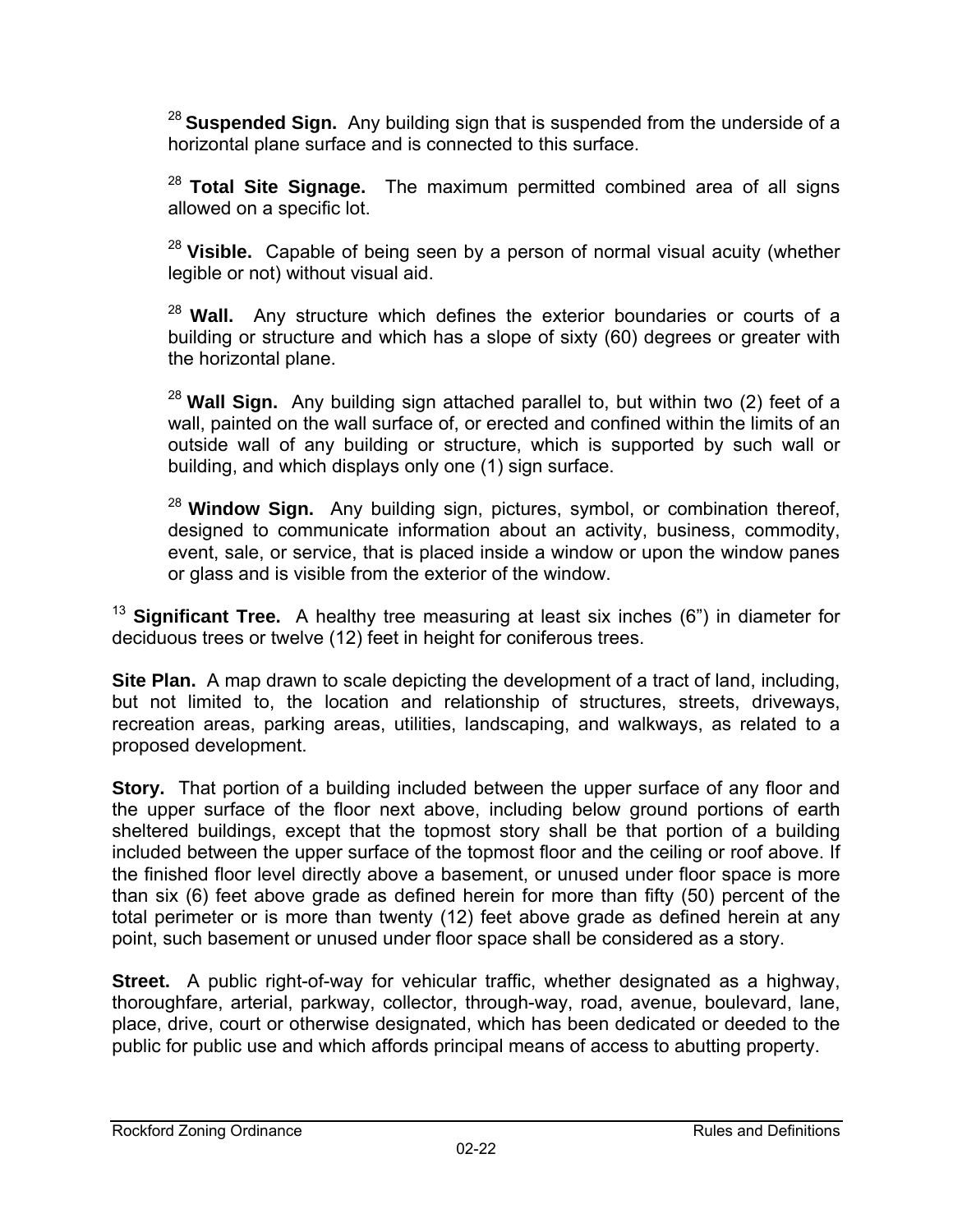**Street-Collector.** Collector roadways connect neighborhoods within and between subregions and distribute traffic between arterials and local streets. Parking is restricted as necessary and posted speed limits typically range between 30 and 45 mph. Collector streets typically should have two driving lanes, two parking lanes, and a bicycle/pedestrian surface if necessary. Collector streets are typically spaced 0.25-1.0 miles apart. Traffic control typically involves local street stops, four-way stops, and some traffic signals. Collectors typically carry 1,000 - 15,000 vehicles per day.

**Street-Local.** Local streets provide direct land access within neighborhoods and other homogeneous land use areas and provide connections to collector streets. Parking is usually unrestricted, the posted speed limit is 30 mph or less, and streets are two lanes wide plus space for parking. Traffic control is most likely to involve strategies such as stop signs, cul-de-sacs, and diverters. Local streets typically carry about 1,000 vehicles or less per day. Residential streets typically carry about ten (10) trips per household per day.

**Street-Minor Arterial.** Minor arterials connect adjacent sub-regions and activity centers within sub-regions. Land access is usually restricted and trips are somewhat longer than on collector streets. Parking is often restricted and the posted speed limit is 35-45 mph. Width is dependent on the volume carried. Minor arterials are typically spaced 0.5 - 2.0 miles apart. Traffic control typically includes traffic signal timing and land access spacing. Typical traffic volumes range from 5,000 to 30,000 ADT.

**Street-Intermediate Arterial.** Intermediate arterials function at a level between the minor arterial and major arterial categories. Intermediate arterials are not limited access facilities but serve primarily trips between rather than within sub-regions.

**Street Pavement.** The wearing or exposed surface of a street or roadway used by vehicular traffic.

**Street-Principal (Major, Arterial).** Major arterials provide a high level of mobility between sub-regions, serving medium to long distance trips. Principal arterials are grade separated or have high capacity controlled at-grade intersections. No parking is permitted, the posted speed limit is typically 40-55 mph and traffic volumes range from 10,000 to 50,000 ADT. Major arterials are typically spaced one to three miles apart.

**Street Width.** The shortest distance between the lines delineating the right-of-way of a street.

**Structure.** Anything which is built, constructed or erected; an edifice or building of any kind; or any piece of work artificially built up and/or composed of parts joined together in some definite manner whether temporary or permanent in character. Among other things, structures include buildings, manufactured homes, walls, fences, swimming pools, billboards and poster panels.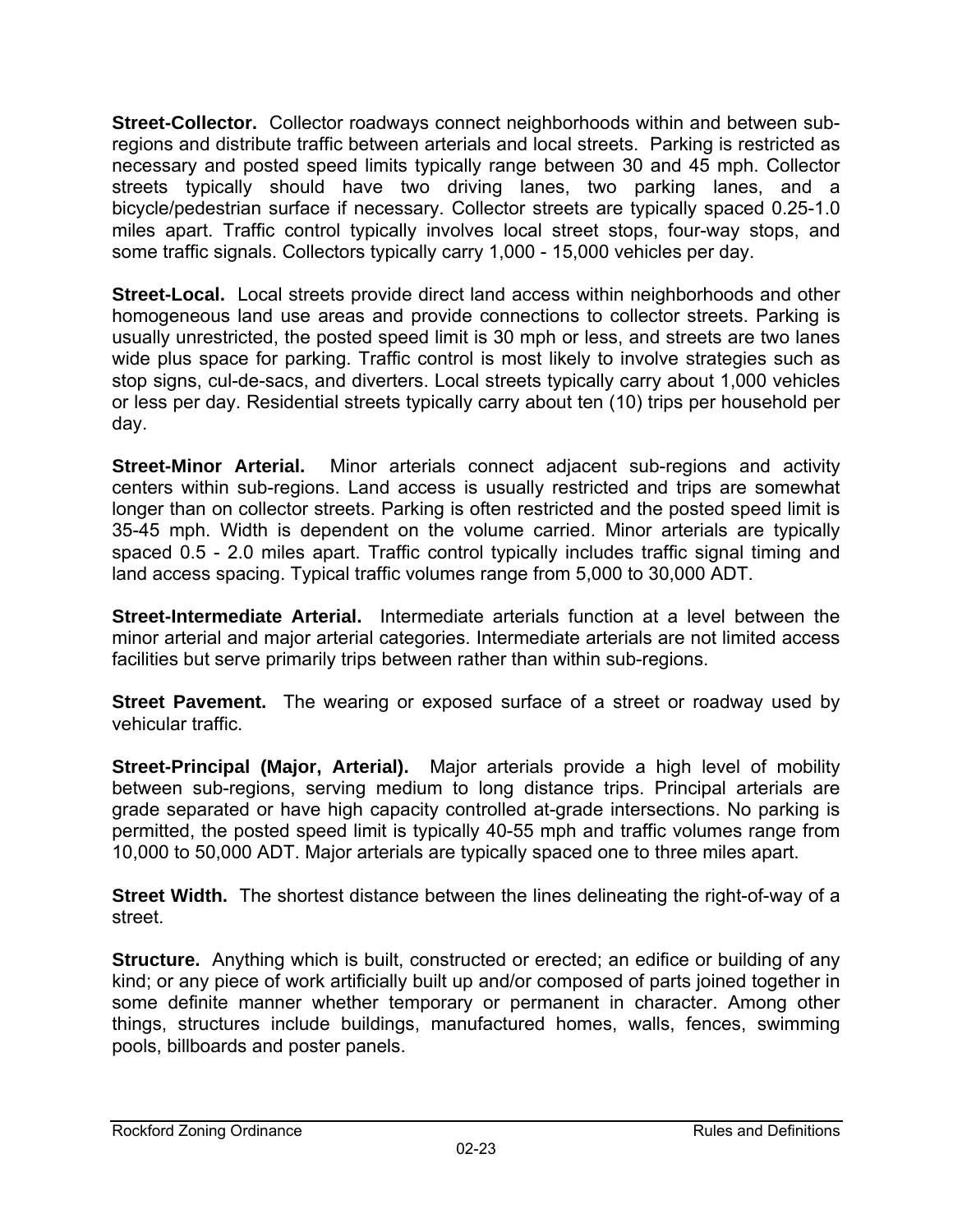**Townhouses.** Structure housing three (3) or more dwelling units contiguous to each other only by the sharing of one (1) common wall, such structures to be of the town or row houses type as contrasted to multiple apartment structures.

<sup>13</sup> **Tree Protection.** Snow fencing or polyethylene laminar safety netting placed at the drip-line of the significant trees to be preserved. Tree protection measures shall remain in place until all grading and construction activity is terminated.

<sup>33</sup>**Undue Hardship.** The same as that term is defined in Minnesota statutes chapter 462.357, as may be amended, meaning that the property in question cannot be put to a reasonable use if used under the conditions allowed by the Zoning Ordinance.

**Use.** The purpose or activity for which the land or building thereon is designated, arranged, or intended or for which it is occupied, utilized or maintained, and shall include the performance of such activity as defined by the performance standards of this Chapter.

<sup>33</sup>**Variance.** A modification of the provisions of the Zoning Ordinance consistent with Minnesota statutes chapter 462.357, as applied to a specific property and granted pursuant to the standards and procedures established by the Zoning Ordinance.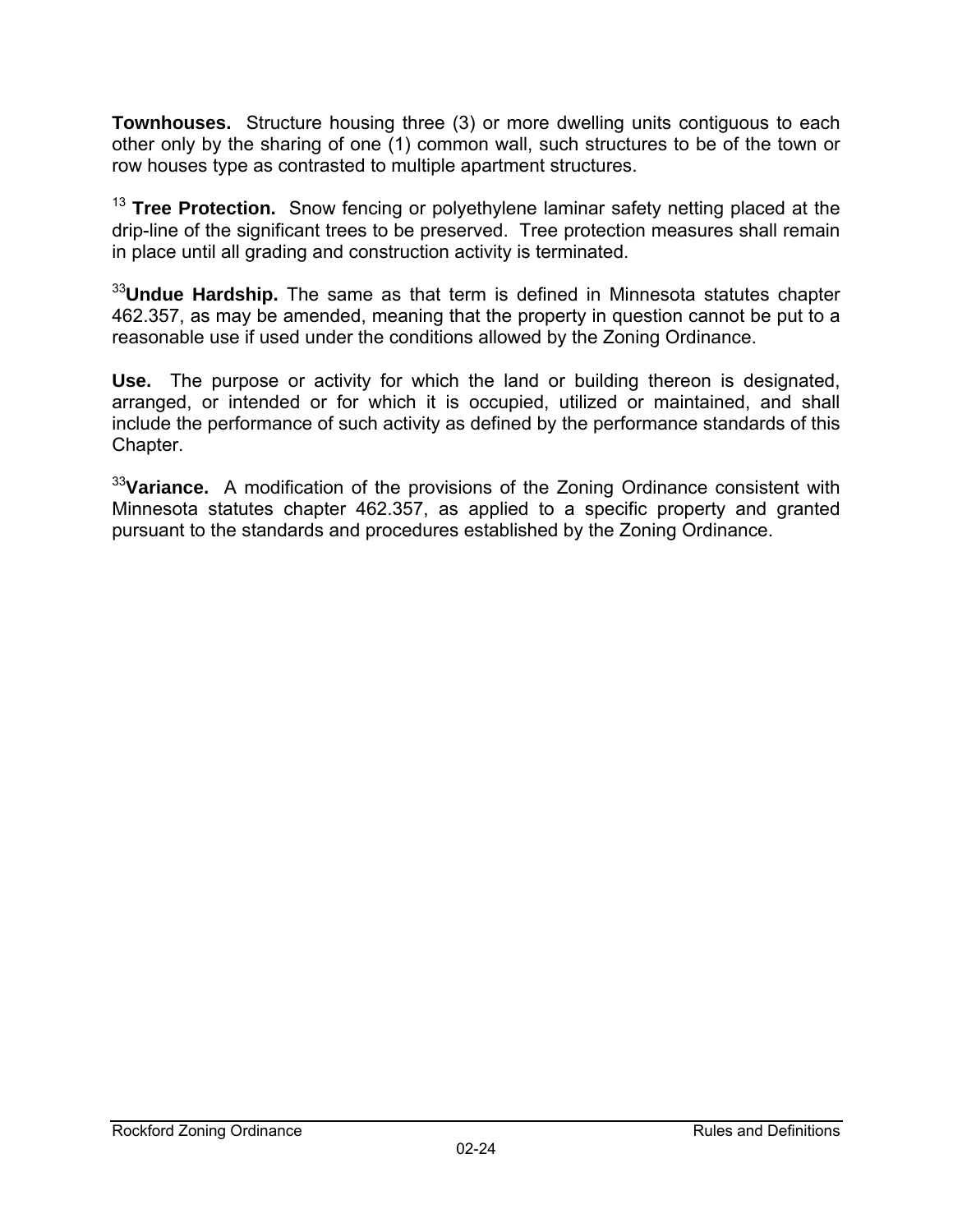**Yard.** An open space on the same lot with a building, unoccupied and unobstructed by any portion of a structure from the ground upward, except as otherwise provided herein. In measuring a yard for the purpose of determining the width of a side yard, the mean horizontal distance between the lot line and main building shall be used.

**Yard, Depth of.** The mean horizontal distance between the line of a building and the street or alley right-of-way where one exists; otherwise, a lot line.

**Yard, Front.** A yard extending across any street frontage of a lot between the side lot lines and being the minimum horizontal distance between any street line and main building or any projections thereof other than the projections of the usual steps, entrance-way, unenclosed balconies, or open porch.

**Yard. Rear.** A yard extending across the rear of a lot, measured between the side lot lines, and being the minimum horizontal distance between the rear lot line and the rear of the main building or any projections other than steps, unenclosed balconies, or unenclosed porches. On corner lots, the rear yard shall be considered as parallel to the street upon which the lot has its least dimension. On both corner lots and interior lots, the rear yard shall in all cases be at the opposite end of the lot from the front yard.

**Yard, Required.** That distance specified in the yard requirements pertaining to setbacks. Setbacks and required yards are used interchangeably.

**Yard, Side.** A yard between the principal building and the side line of the lot extending from the front lot line of the lot to the rear yard.

**Yard Waste Compost Facility.** A site used to compost yard waste materials, including all structures or processing equipment used to control drainage; collect and treat leachate; and storage areas for the incoming waste, the final product, and residuals resulting from the composing process.

**Yard Waste Materials.** Garden wastes, leaves, lawn cuttings, weeds and pruning generated by residential or commercial properties.

**Zoning Administrator.** The duly appointed officer charged with the administration and enforcement of this Chapter.

**Zoning District.** An area or areas of the City (as delineated on the Zoning Map) set aside for specific uses with specific regulations and provisions for use and development as defined by this Chapter.

**Zoning District Overlay.** A zoning district containing regulations superimposed upon other zoning district regulations and superseding the underlying zoning district use regulations.